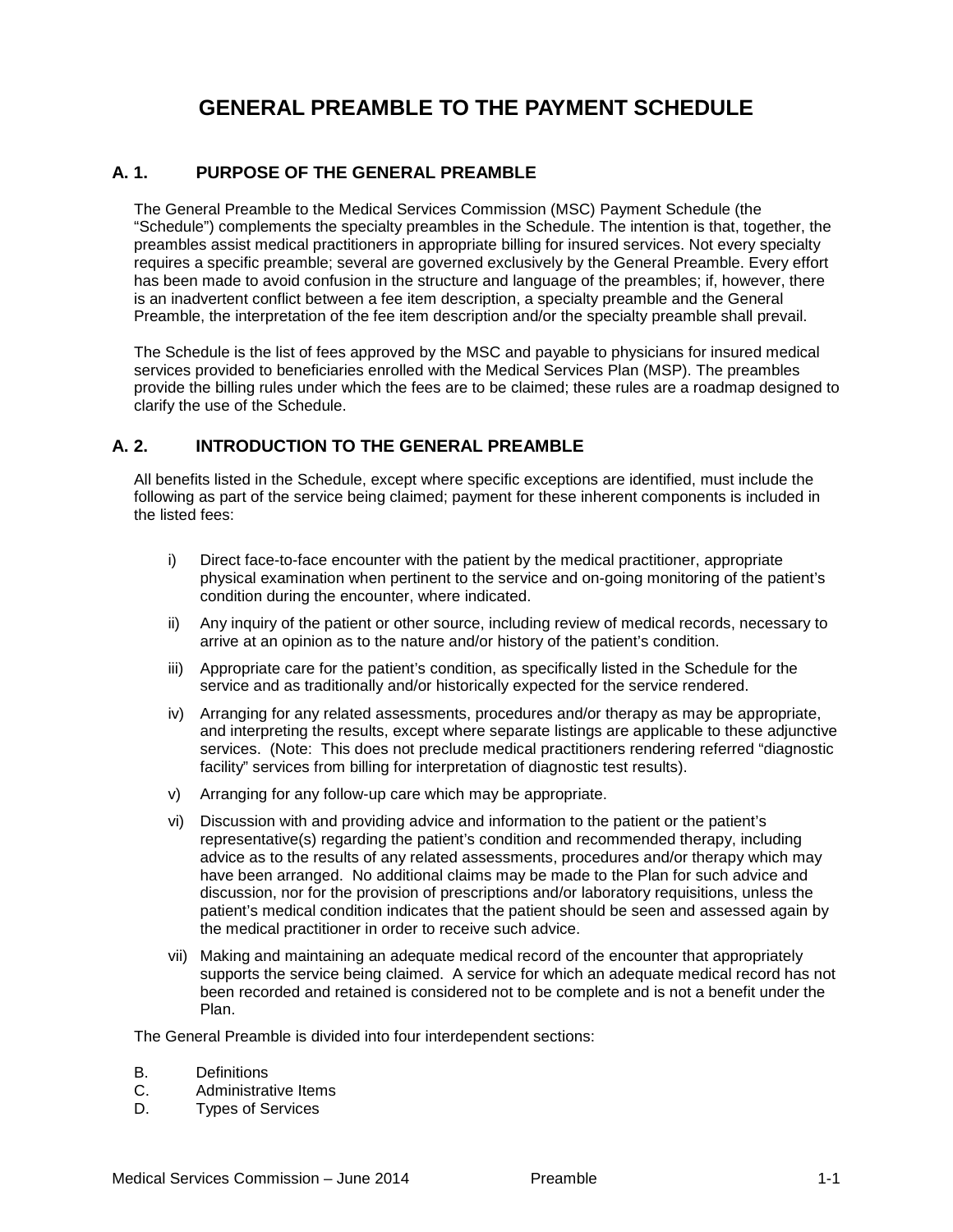# **B. DEFINITIONS**

Please note that definitions of specific types of medical assessments and services are provided in the corresponding section of the General Preamble.

#### **"Age categories"**

| Premature Baby     | -2,500 grams or less at birth                        |
|--------------------|------------------------------------------------------|
| Newborn or Neonate | -from birth up to, and including, 27 days of age     |
| Infant             | -from 28 days up to, and including, 12 months of age |
| Child              | -from 1 year up to, and including, 15 years of age   |

Note: for pediatric specialists – up to and including 19 years of age

#### **"Antenatal visit"**

Pregnancy-related visits from the time of confirmation of pregnancy to delivery Same as prenatal

#### **"CPSBC"**

College of Physicians and Surgeons of British Columbia

#### **"Emergency department physician"**

Either a medical practitioner who is a specialist in emergency medicine or a medical practitioner who is physically and continuously present in the Emergency Department or its environs for a scheduled, designated period of time

#### **"General practitioner"**

A medical practitioner who is registered with the College of Physicians and Surgeons of British Columbia as a General Practitioner

#### **"Health care practitioner"**

Any of the following persons entitled to practice under an enactment:

- a) a chiropractor
- b) a dentist
- c) an optometrist
- d) a podiatrist
- e) a midwife
- f) a nurse practitioner
- g) a physical therapist
- h) a massage therapist
- i) a naturopathic physician or
- j) an acupuncturist

#### **"Holiday"**

New Year's Day, Family Day, Good Friday, Easter Monday, Victoria Day, Canada Day, B.C. Day, Labour Day, Thanksgiving Day, Remembrance Day, Christmas Day, Boxing Day

The list of dates designated as statutory holidays will be issued annually by MSP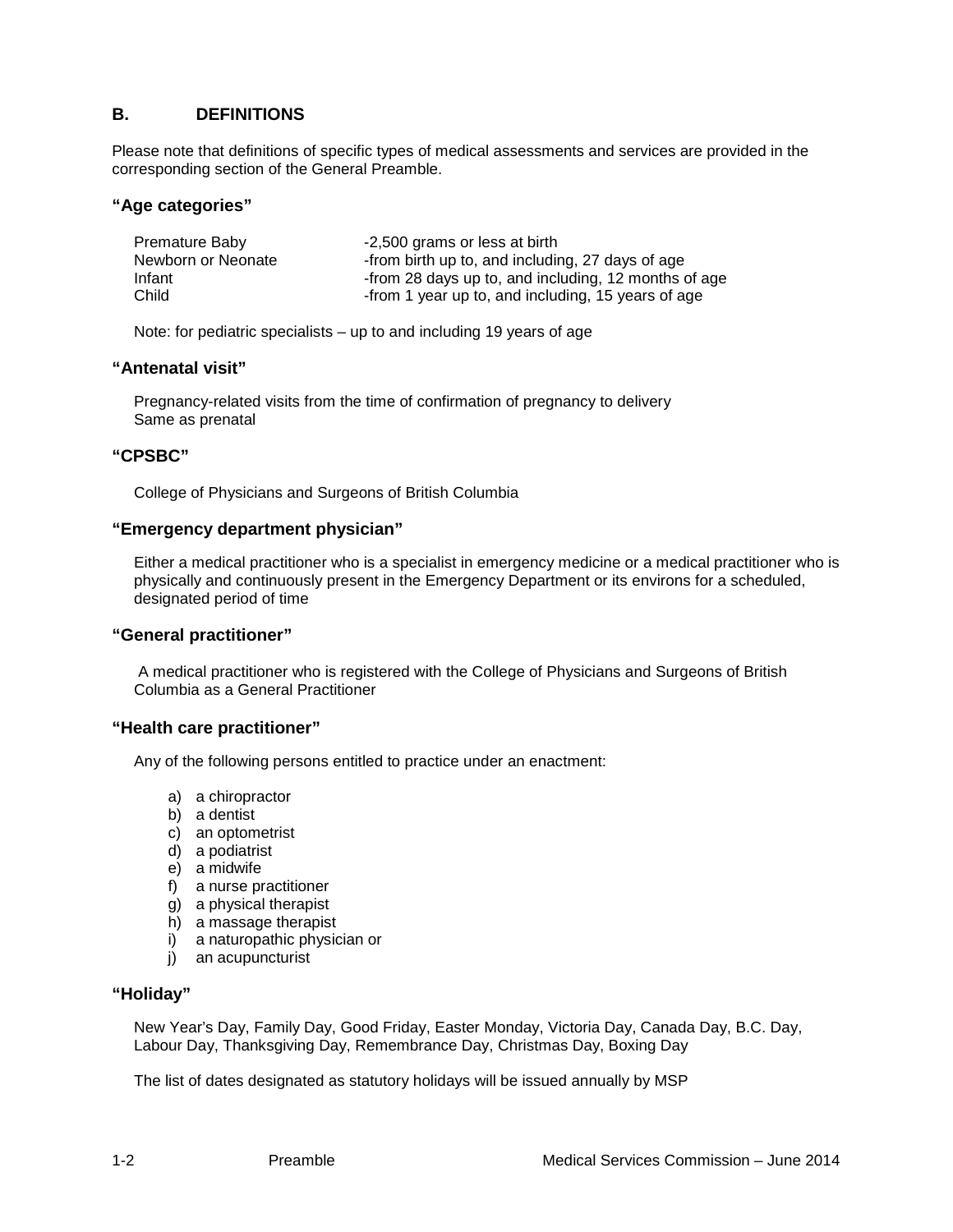## **"Hospital"**

An institution designated as a hospital under Section 1 of the BC Hospital Act - except in Parts 2 and 2.1, means a non-profit institution that has been designated as a hospital by the minister and is operated primarily for the reception and treatment of persons:

- a) suffering from the acute phase of illness or disability,
- b) convalescing from or being rehabilitated after acute illness or injury, or
- c) requiring extended care at a higher level than that generally provided in a private hospital licensed under Part 2.

#### **"Medical practitioner"**

A medical practitioner as entitled to practice under the Medical Practitioners Regulations to the Health Professions Act;

#### **"Microsurgery"**

Surgery for which a significant portion of the procedure is done using an operating microscope for magnification. Magnification by other than an operating microscope is not microsurgery

#### **"MSC"**

Medical Services Commission: A statutory body, reporting to the Minister, consisting of 9 members appointed by the Lieutenant Governor in Council as follows:

- a) 3 members appointed from among 3 or more persons nominated by the British Columbia Medical Association;
- b) 3 members appointed on the joint recommendation of the minister and the British Columbia Medical Association to represent beneficiaries;
- c) 3 members appointed to represent the government.

See Preamble C. 2. for additional details

#### **"MSP"**

Medical Services Plan

#### **"No charge referral"**

Notifying MSP of a referral is usually done by including the practitioner number of the physician to who the patient is being referred on your FFS claim. If no FFS claim is being submitted, a "no charge referral" is a claim submitted to MSP under fee item 03333 with a zero dollar amount.

#### **"Palliative care"**

Care provided to a terminally ill patient during the final 6 months of life, where a decision has been made that there will be no aggressive treatment of the underlying disease, and care is directed to maintaining the comfort of the patient until death occurs

#### **"Practitioner"**

- a) a medical practitioner, as defined above, or
- b) a health care practitioner who is registered with the Medical Services Plan;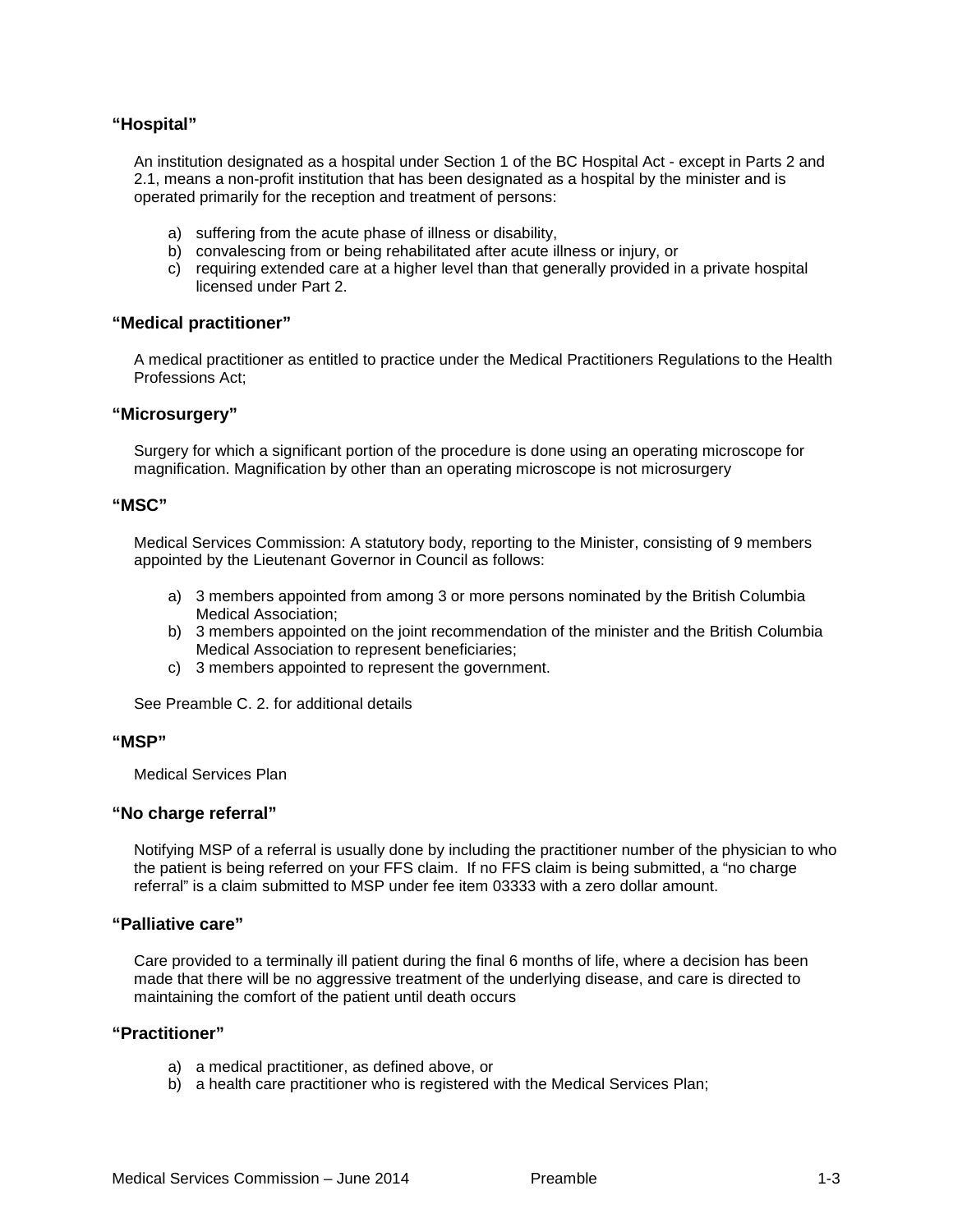## **"Prefixes to fee codes"**

Note: These prefixes to fee services codes should not be submitted when billing

- B designates services included in the visit fee.
- C designates fee items for which it is not required to indicate by letter the need for a certified surgeon to assist at surgery (see fee item T70019).
- G designates listings which are administered through the Claims payment system but are not funded through the medical practitioners' Available Amount.
- P designates fee items approved on a provisional basis and awaiting further review.
- S designates fee items for which a surgical assistant's fee is not payable.
- T designates fee items approved on a temporary basis and awaiting further information.<br>V designates general surgery fee items that are exampt from the post-operative general
- designates general surgery fee items that are exempt from the post-operative general preamble rule (D. 5. 1.). Therefore, fee item P71008 can be billed for post- operative care within the first 14 post-operative days in hospital.
- Y designates office or hospital visit on the same day is billable in additional to the procedure fee.

#### **"Referral"**

- A request from one practitioner to another practitioner to render a service with respect to a specific patient; typically the service is one or more of a consultation, a laboratory procedure, or other diagnostic test, or specific surgical or medical treatment
- Notifying MSP of a referral is usually done by including the practitioner number of the physician to who the patient is being referred on your FFS claim. If no FFS claim is being submitted, a "no charge referral" is a claim submitted to MSP under fee item 03333 with a zero dollar amount
- On occasion, a practitioner's number is not available, for these rare cases the following generic numbers have been established:
	- 99991 referral by a chiropractor to an orthopaedic specialist
	- 99992 referral by an optometrist to an ophthalmologist and referral by an optometrist to a neurologist
	- 99993 referral by a salaried, sessional or contract physician
	- 99994 referral by a dentist
	- 99996 referred by public health for a TB x-ray
	- 99997 referred by a primary care organization
	- 99998 referred by an Out of Province physician

Note: A record of the referral must be retained in the patient's clinical record.

#### **"Specialist"**

A medical practitioner who is a Certificant or a Fellow of the Royal College of Physicians and Surgeons of Canada; and/or be so recognized by the College of Physicians and Surgeons of British Columbia in that particular specialty.

#### **"Third party"**

A person or organization other than the patient, his/her agent, or MSP that is requesting and/or assuming financial responsibility for a medical or medically related service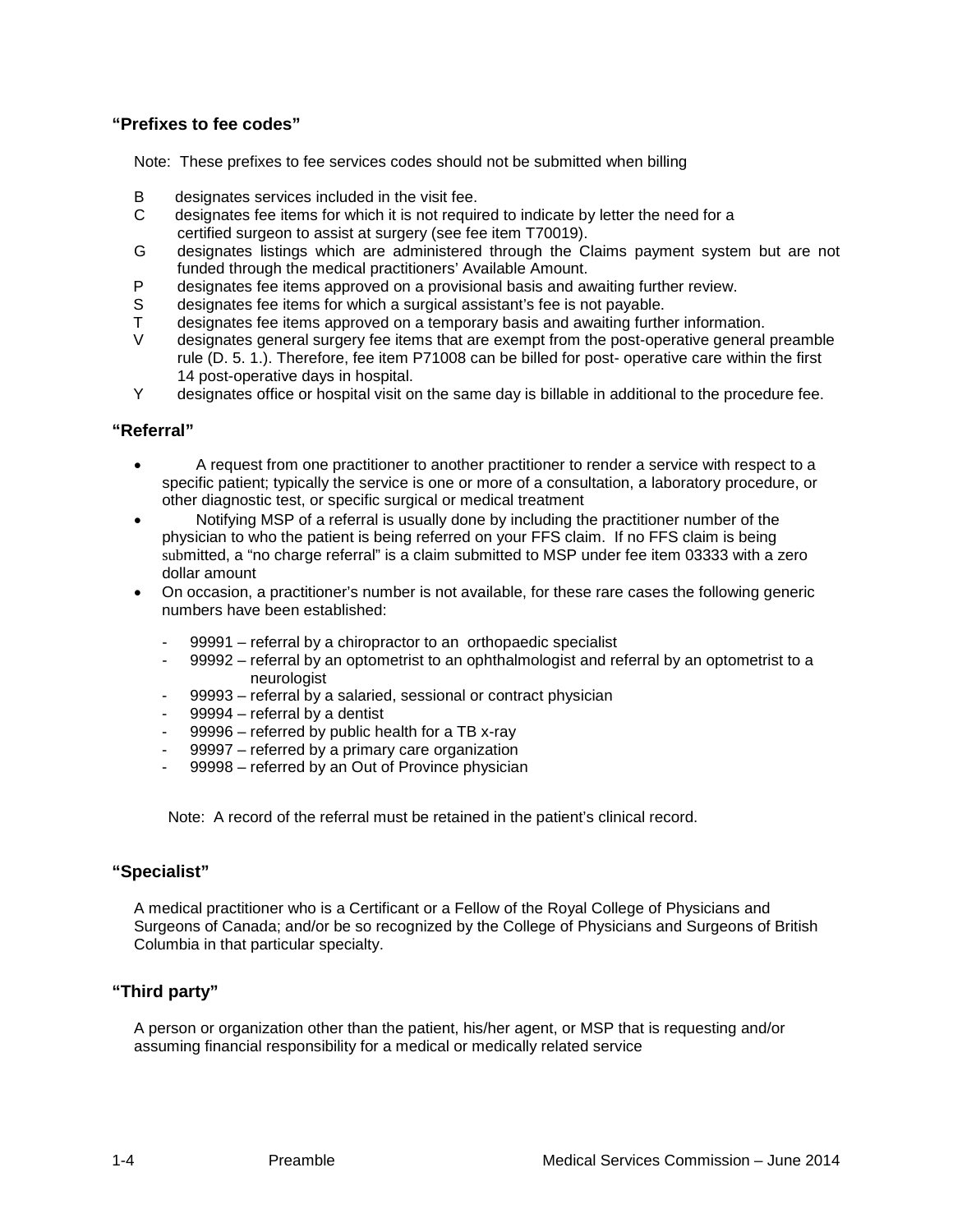# **"Transferral"**

The transfer of responsibility from one medical practitioner to another for the care of patient, temporarily or permanently.

This is distinguished from a referral, and does not provide the basis for billing a consultation; the exception is that, when the complexity or severity of illness necessitates that accepting the transferral requires an initial chart review and physical examination, a limited or full consultation may be medically necessary and is requested by the transferring medical practitioner.

#### **"Time categories"**

- 12-month period any period of twelve consecutive months
- Calendar year the period from January 1 to December 31
- Day a calendar day
- Fiscal year from April 1 of one year to March 31 of the following year
- Month a calendar month
- Week any period of 7 consecutive days
- Calendar week from Sunday to Saturday

#### **"Uninsured service"**

• A service that is not a benefit as defined by the MSC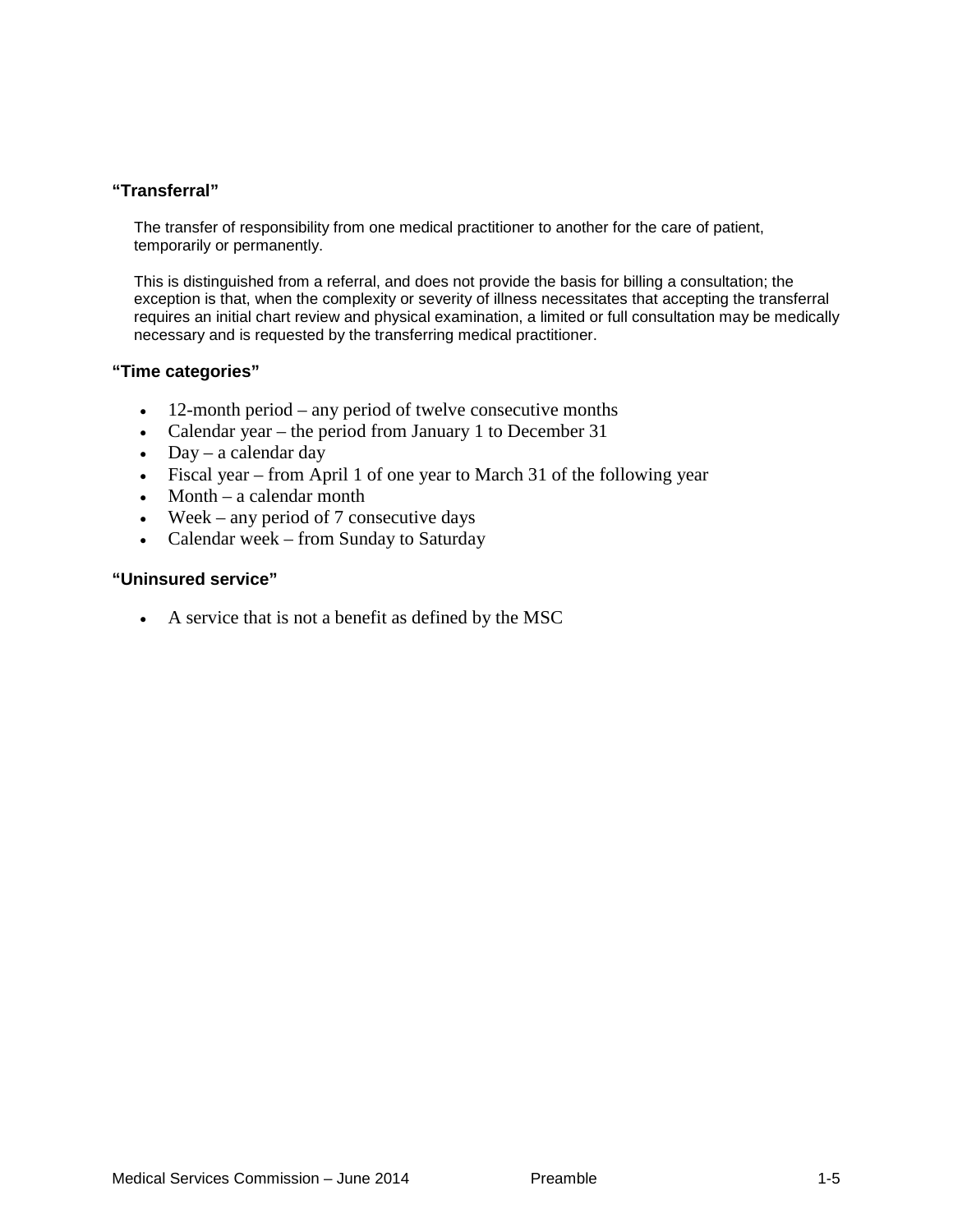# **C. ADMINISTRATIVE ITEMS**

# **Index to Administrative Items**

| C. 1.  | Fees Payable by the Medical Service Plan (MSP)                                    | $1 - 7$  |
|--------|-----------------------------------------------------------------------------------|----------|
| C.2.   | Setting and Modification of Fees                                                  | $1 - 7$  |
| C.3.   | Services Not Listed in the Schedule                                               | $1 - 7$  |
| C.4.   | <b>Miscellaneous Services</b>                                                     | $1 - 8$  |
| C.5.   | <b>Inclusive Services and Fees</b>                                                | $1 - 9$  |
| C.6.   | <b>Medical Research</b>                                                           | $1 - 9$  |
| C. 7.  | <b>MSP Billing Number</b>                                                         | $1 - 10$ |
| C.8.   | Group Practice, Partnerships, and Locum Tenens                                    | $1 - 10$ |
| C.9.   | Assignment of Payment                                                             | $1 - 11$ |
|        | C. 10. Adequate Medical Records of a Benefit under MSP                            | $1 - 11$ |
|        | C. 11. Reciprocal Claims                                                          | $1 - 11$ |
|        | C. 12. Disputed Payments                                                          | $1 - 12$ |
|        | C. 13. Extra Billing and Balance Billing                                          | $1 - 12$ |
|        | C. 14. Differential Billing for Non-Referred Patients                             | $1 - 12$ |
|        | C. 15. Missed Appointments                                                        | $1 - 13$ |
|        | C. 16. Payment for Specialist Consultations/Visits and specialty Restricted Items | $1 - 13$ |
|        | C. 17. Motor Vehicle Accident (MVA) Billing Guidelines                            | $1 - 13$ |
| C. 18. | Guidelines for Payment for Services by Residents and/or Interns                   | $1 - 13$ |
|        | C. 19. Services to Family and Household Members                                   | $1 - 14$ |
| C. 20. | <b>Delegated Procedures</b>                                                       | $1 - 14$ |
|        | C. 21. Diagnostic Facility Services                                               | $1 - 14$ |
|        | C. 22. Appliances, Prostheses, and Orthotics                                      | $1 - 15$ |
|        | C. 23. Accompanying Patients                                                      | $1 - 15$ |
|        | C. 24. Salaried and Sessional Arrangements                                        | $1 - 15$ |
|        | C. 25. WorkSafeBC (WSBC)                                                          | $1 - 15$ |
|        | C. 26. BC Transplant Society                                                      | $1 - 16$ |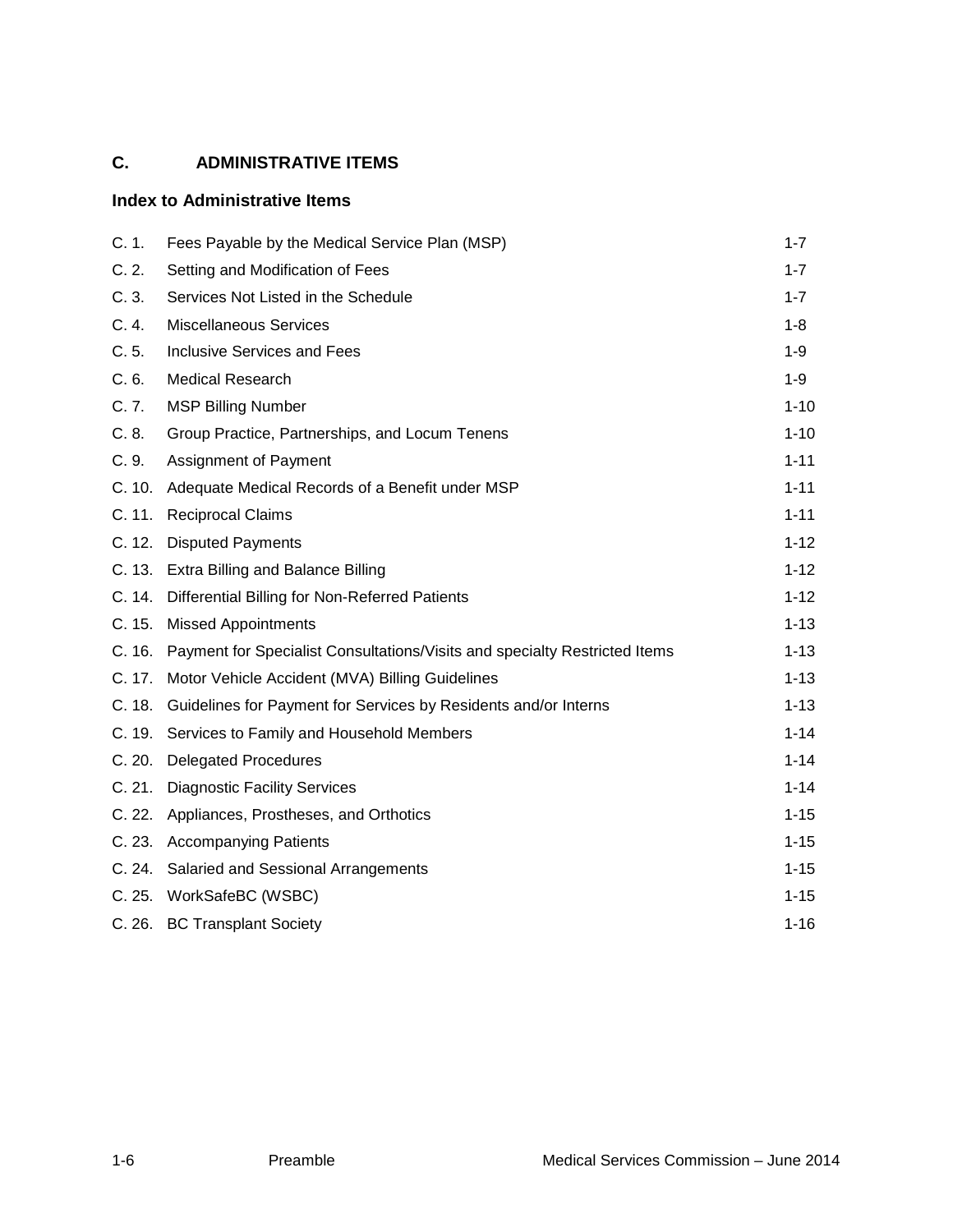# **C. ADMINISTRATIVE ITEMS**

# **C. 1. Fees Payable by the Medical Services Plan (MSP)**

A Payment Schedule for medical practitioners is established under Section 26 of the *Medicare Protection Act* and is referred to in the Master Agreement between the Government of the Province of British Columbia and the Medical Services Commission (MSC) and the British Columbia Medical Association (BCMA). The fees listed are the amounts payable by the Medical Services Plan (MSP) of British Columbia for listed benefits. "Benefits" under the Act are limited to services which are medically required for the diagnosis and/or treatment of a patient, which are not excluded by legislation or regulation, and which are rendered personally by medical practitioners or by others delegated to perform them in accordance with the Commission's policies on delegated services.

Services requested or required by a "third party" for other than medical requirements are not insured under MSP. Services such as consultations, laboratory investigations, anesthesiology, surgical assistance, etc., rendered solely in association with other services which are not benefits also are not considered benefits under MSP, except in special circumstances as approved by the Medical Services Commission (e.g.: Dental Anesthesia Policy).

# **C. 2. Setting and Modification of Fees**

The tri-partite Medical Services Commission (MSC) manages the Medical Services Plan (MSP) on behalf of the Government of British Columbia in accordance with the *[Medicare Protection Act](http://www.health.gov.bc.ca/msp/legislation/mpa.html)* and [Regulations.](http://www.health.gov.bc.ca/msp/legislation/mpa.html) The MSC is the body that has the statutory authority to set the fees that are payable for insured medical services provided to beneficiaries enrolled with the Medical Services Plan (MSP). The MSC Payment Schedule is the official list of fees for which insured services are paid by MSP.

The BC Medical Association (BCMA) maintains and publishes the BCMA Guide to Fees. The Guide mirrors the MSC Payment Schedule, with some exceptions including recommended private fees for uninsured services.

The process for additions, deletions or other changes to the MSC Payment Schedule, are made in accordance with the Master Agreement. Medical practitioners who wish to have modifications to the MSC Payment Schedule considered should submit their proposals to the BCMA Tariff Committee through the appropriate Section. The Government and the BCMA have agreed to consult with each other prior to submitting a recommendation to the MSC. If both parties agree, in writing, to a revision, MSC will adopt the recommendation as part of the MSC Payment Schedule as long as the service is medically necessary and consistent with the requirements of the *Medicare Protection Act* and Regulations and it agrees with the estimated projected cost that will result from the revision. In the case where there is no agreement between Government and the BCMA, both parties may make a separate recommendation to the MSC and the MSC will determine the changes, if any, to the MSC Payment Schedule.

Usually, the earliest retroactive effective date that may be established for a new or interim fee code, is April 1st of the current fiscal year. For services not list listed in the MSC Payment Schedule, please refer to the following sections C. 3. & C. 4.

# **C. 3. Services Not Listed in the Schedule**

Services not listed in the MSC Payment Schedule must not be billed to MSP under other listings. These services should be billed under the appropriate miscellaneous fee as described in section C. 4.

On recommendation of the BCMA Tariff Committee and agreed to by Government, interim listings may be designated by the MSC for new procedures or other services for a limited period of time to allow definitive listings to be established.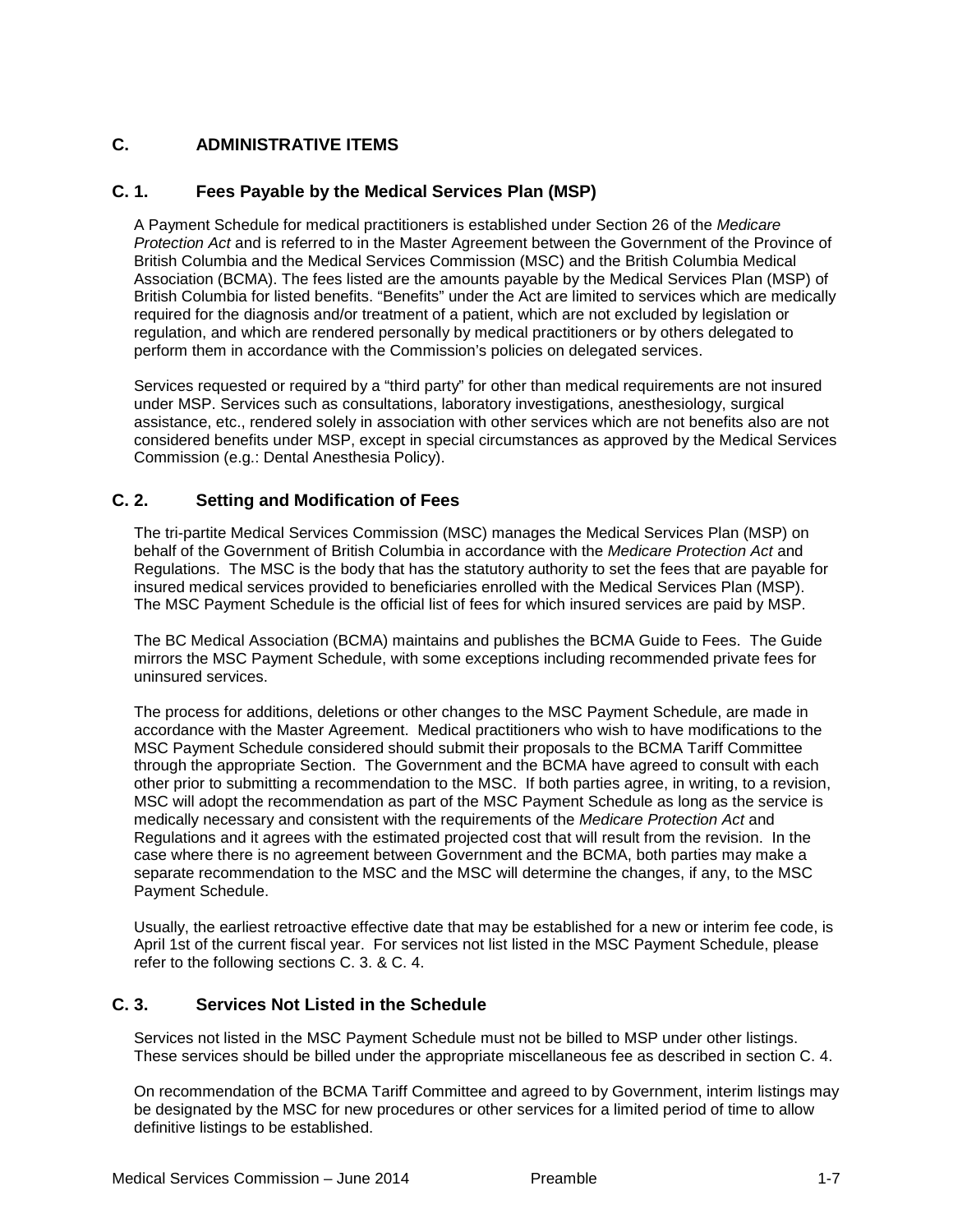However, prior to establishment of a new or interim fee code, an individual or the section may request special consideration to bill for a medically required service not currently listed by following the procedure under Miscellaneous Services (C. 4.).

# **C. 4. Miscellaneous Services**

This section relates to services not listed in the MSC Payment Schedule that are:

- new medically necessary services generally considered to be accepted standards of care in the medical community currently and not considered experimental in nature;
- unusually complex procedures, for established but infrequently performed procedures;
- for unlisted "team" procedures, or
- for any medically required service for which the medical practitioner desires independent consideration to be given by MSP

Claims under a miscellaneous fee code will be accepted for adjudication only if the following criteria are fulfilled:

- An estimate of an appropriate fee, with rationale for the level of that fee
- Sufficient documentation of the services (such as the operative report) to substantiate the claim.

The Medical Services Plan will review the fee estimate proposed and the supporting documentation and by comparing with the service provided with comparable services listed in the MSC Payment Schedule, determine the level of compensation. While an application for a new fee item is in process (as per Section C. 2.), MSP will pay for the service at a percentage of a comparable fee until the new fee item is effective. Should it be determined that a new listing will not be established due to the infrequency of the unlisted service, payments will be made at 100% of the comparable service.

Miscellaneous (...99) Fee Items

| 00099<br>00199<br>00299<br>00399 | General Services<br>General Practice<br>Dermatology<br><b>General Internal Medicine</b> |
|----------------------------------|-----------------------------------------------------------------------------------------|
| 00499                            | Neurology                                                                               |
| 00599                            | Pediatrics                                                                              |
| 00699                            | Psychiatry                                                                              |
| 00999                            | <b>Diagnostic Procedures</b>                                                            |
| 01499                            | <b>Critical Care</b>                                                                    |
| 01799                            | <b>Physical Medicine</b>                                                                |
| 01899                            | <b>Emergency Medicine</b>                                                               |
| 01999                            | Anesthesia                                                                              |
| 02599                            | Otolaryngology                                                                          |
| 02999                            | Ophthalmology                                                                           |
| 03999                            | Neurosurgery                                                                            |
| 04999                            | Obstetrics & Gynecology                                                                 |
| 06999                            | <b>Plastic Surgery</b>                                                                  |
| 07999                            | General Surgery/Cardiac Surgery                                                         |
| 08699                            | X-ray                                                                                   |
| 08899                            | Miscellaneous Diagnostic Ultrasound                                                     |
| 08999                            | Urology                                                                                 |
| 09899                            | <b>Nuclear Medicine</b>                                                                 |
| 30999                            | Clinical Immunology and Allergy                                                         |
| 31999                            | Rheumatology                                                                            |
| 32199                            | Respirology                                                                             |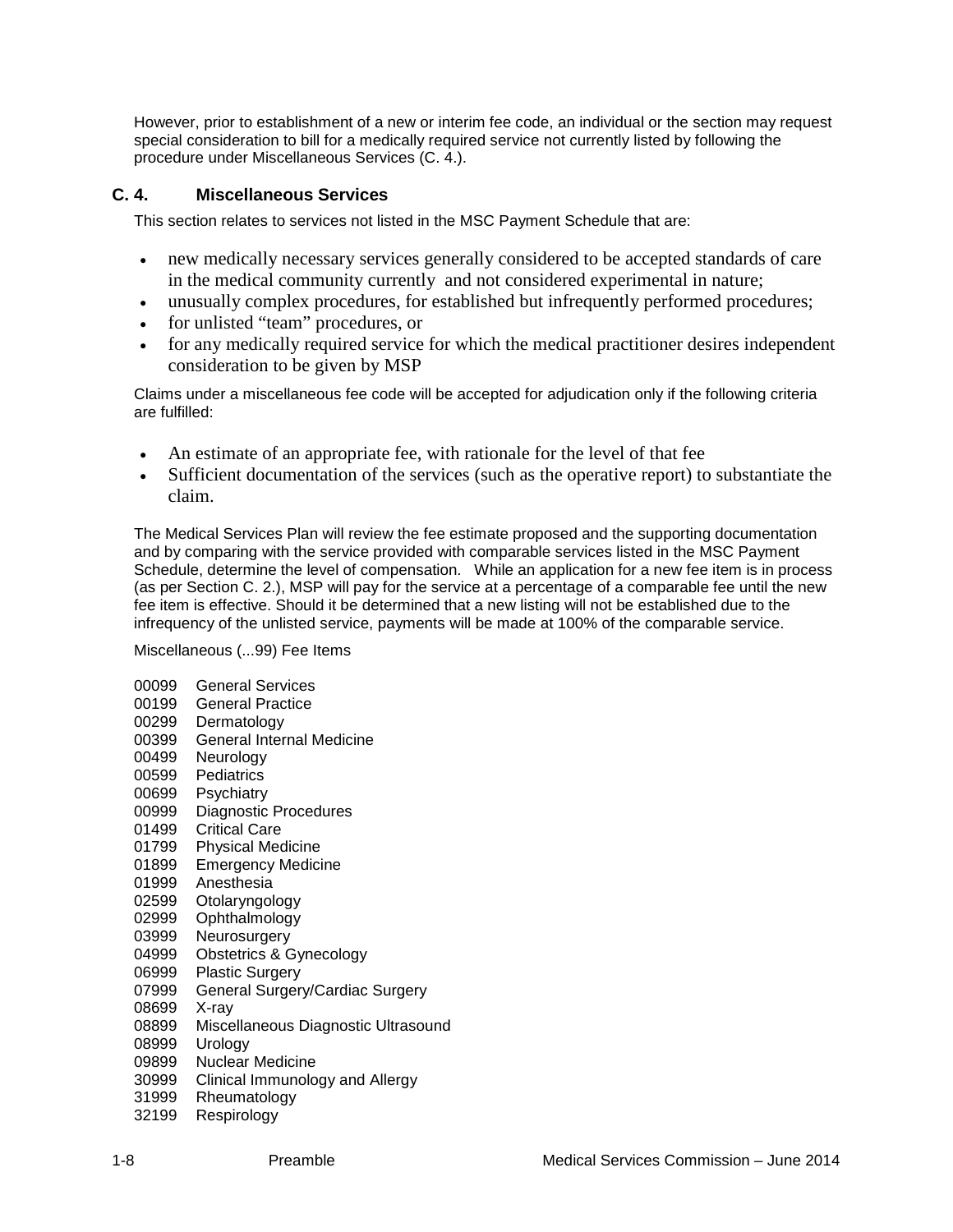- 33199 Cardiology
- 33299 Endocrinology and Metabolism
- 33399 Gastroenterology
- 33499 Geriatric Medicine
- 33599 Hematology and Oncology
- 33699 Infectious Diseases
- 33899 Nephrology
- 33999 Occupational Medicine
- 59999 Orthopaedics
- 77799 Vascular Surgery
- 79199 Thoracic Surgery
- 94999 Laboratory Medicine

If a medical practitioner wishes to dispute the adjudication of a claim submitted under a miscellaneous fee, please refer to section C. 12. on Disputed Payments.

# **C. 5. Inclusive Services and Fees**

If it is not medically necessary for a patient to be personally reassessed prior to prescription renewal, specialty referral, release of laboratory results, etc., claims for these services must not be made to MSP regardless of whether or not a medical practitioner chooses to see his/her patients personally or speak with them via the telephone.

Some services listed in the MSC Payment Schedule have fees which are specifically intended to cover multiple services over extended time periods. Examples are most surgical procedures, the critical care per diem listings and some obstetrical listings. The preambles and Schedule are explicit where these intentions occur.

When, because of serious complications or coincidental non-related illness, additional care is required beyond that which would normally be recognized as included in the listed service, MSP will give independent consideration to claims for this additional care, if adequate explanation is submitted with the claim.

#### **C. 6. Medical Research**

Costs of medical services (such as examinations by medical practitioners, laboratory procedures, other diagnostic procedures) which are provided solely for the purposes of research or experimentation are not the responsibility of the patient or MSP. However, it is recognized that medical research may involve what is generally considered to be accepted therapies or procedures, and the fact that a therapy or procedure is performed as part of a research study or protocol does not preclude it from being a service insured by MSP. In the situation where therapies or procedures are part of a research study, only those reasonable costs customarily related to routine and accepted care of a patient's problem are considered to be insured by MSP; additional services carried out specifically for the purposes of the research are not the responsibility of MSP.

#### **Experimental Medicine**

New procedures and therapies not performed elsewhere and which involve a radical departure from the customary approaches to a medical problem, are considered to be experimental medicine. Services related to such experimental medicine are not chargeable to MSP.

New therapies and procedures which have been described elsewhere may or may not be deemed to be experimental medicine for the purposes of determining eligibility for payment by MSP.

Until new procedures or therapies are proven by peer-reviewed studies and adopted by the medical community, they are experimental. Services related to such experimental medicine are not the responsibility of the Medical Services Plan.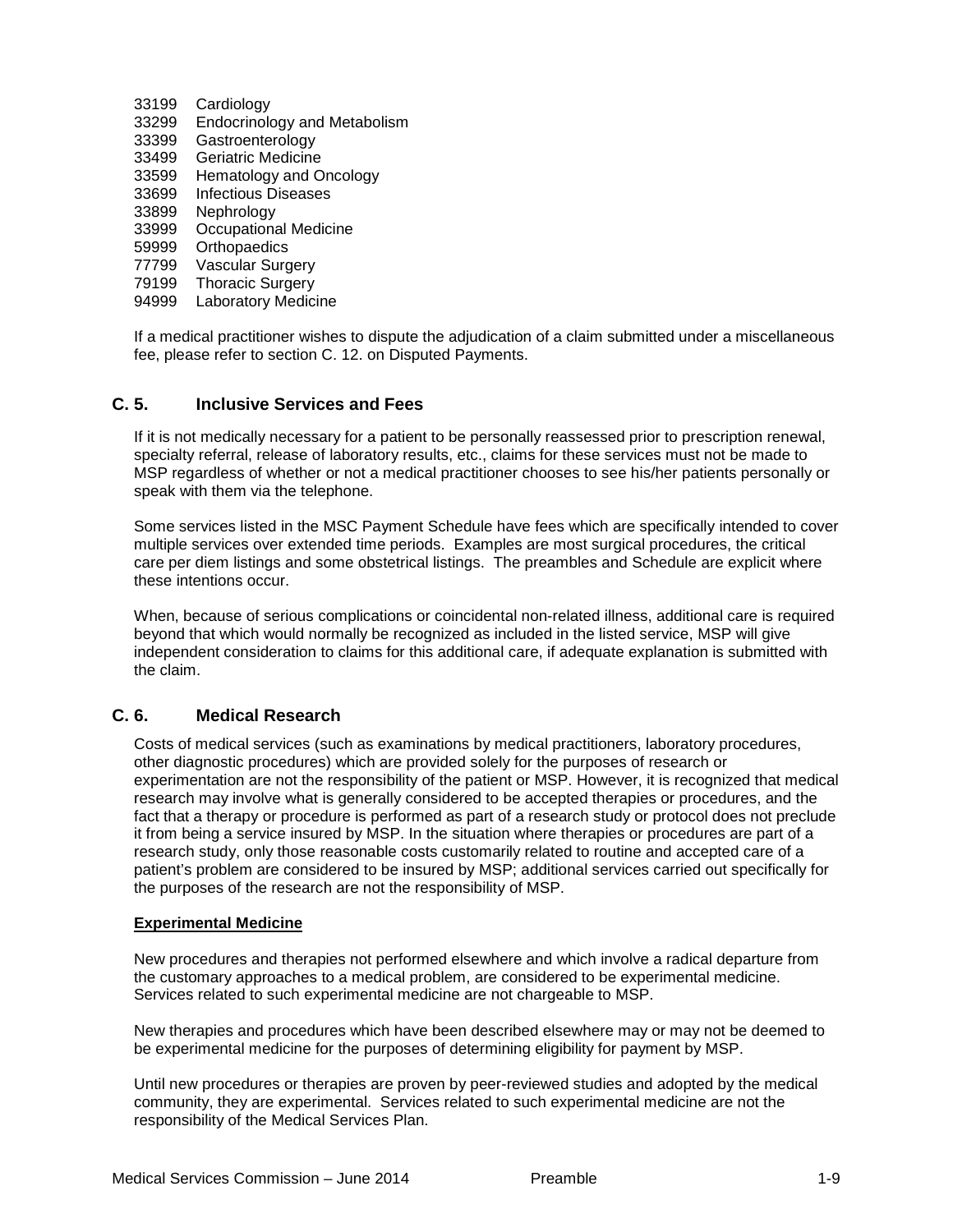Coverage:

- Associated costs for any routine follow up care and diagnostic procedures related to experimental medicine are the responsibility of the patient.
- Care related to complications of any treatment, including experimental medicine, is covered by the Medical Services Plan. Care may include direct telephone consultation with physicians as required and clinical services provided directly to patients. Physician claims are billed under existing mechanisms through the Medical Services Plan Fee-for-Service system (see the MSC Payment Schedule for further information).

## Process:

Where such a new therapy or procedure is being introduced into British Columbia and the medical practitioners performing the new therapy or procedure wish to have a new fee item inserted in to the fee schedule to cover the new therapy or procedure, the process to be used is as follows:

An application for a new fee item related to the new therapy or procedure will be submitted by the appropriate section(s) of the BCMA to the BCMA Tariff Committee for consideration, with documentation supporting the introduction of this item into the payment schedule. The BCMA Tariff Committee will advise the Medical Services Commission whether or not this new therapy constitutes experimental medicine. If the Tariff Committee considers that the item is experimental, it will not be considered an insured service and will not be introduced into the fee schedule. If the Medical Services Commission, on the advice of Tariff Committee, determines that the new therapy or procedure is not experimental medicine, the fee item application will be handled in the usual manner for a new fee.

When a new therapy or procedure is being performed outside British Columbia, a patient or patient advocate may request that the services associated with this new therapy or procedure be considered insured services by MSP. The situation will be reviewed by the Medical Services Commission utilizing information obtained from various sources, such as medical practitioners, the BCMA or evidence based research. If it is determined that the new therapy or procedure is experimental, then the cost of medical services provided for this type of medical care will not be the responsibility of MSP. If it is considered that the therapy or procedure is not experimental, the cost of medical services associated with this treatment will be in part or in whole the responsibility of MSP.

If the procedures are accepted as no longer being experimental, they may be added into the MSC Payment Schedule, if approved by the MSC after the appropriate review process has been followed (see section C. 3.)

# **C. 7. MSP Billing Number**

A billing number consists of two numbers - a practitioner number and a payment number. The practitioner number identifies the practitioner performing and taking responsibility for the service. The payment number identifies the person or party to whom payment will be directed by the Medical Services Plan (MSP). Each claim submitted must include both a practitioner number and payment number.

# **C. 8. Group Practice, Partnerships, and Locum Tenens**

The *Medicare Protection Act* requires that each medical practitioner will charge for his/her own services. For MSP and WorkSafeBC (WSBC) billings this requires the use of the individual's personal practitioner number. This includes members of Group Practices, Partnerships and Locum Tenens. Non compliance may impact the level of benefits a medical practitioner may accrue under the Benefits Subsidiary Agreement.

Exceptions to this rule are the Laboratory Medicine Facilities, hospital-based Diagnostic Imaging, and where specifically allowed by the MSC.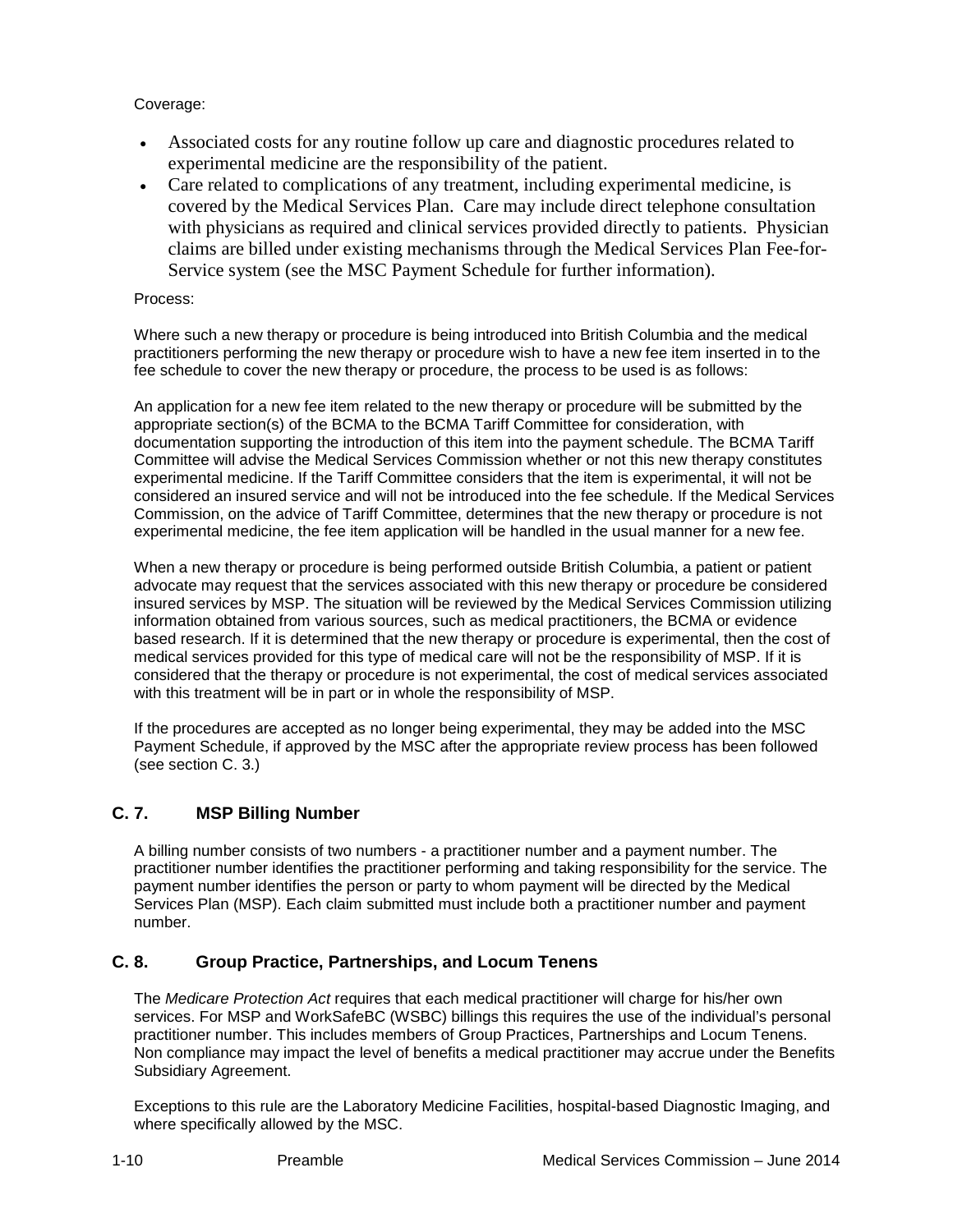# **C. 9. Assignment of Payment**

An "Assignment of Payment" is a legal agreement by which an attending practitioner designates payment for his/her services to another party. In this circumstance, the designated party may use the attending practitioner's practitioner number in combination with its own payment number when submitting claims to MSP. To authorize MSP to make payment to a designated party, the attending practitioner must complete and file an "Assignment of Payment" form. However, even though the payment has been assigned, the responsibility for the clinical service and its appropriate billing remains with the practitioner whose practitioner number is used.

# **C. 10. Adequate Medical Records of a Benefit under MSP**

Except for referred "diagnostic facility" services, a medical record is not considered adequate unless it contains all information which may be designated or implied in the MSC Payment Schedule for the service. Another medical practitioner of the same specialty, who is unfamiliar with both the patient and the attending medical practitioner, would be able to readily determine the following from that record at hand:

- a. Date and location of the service.
- b. Identification of the patient and the attending medical practitioner.
- c. Presenting complaint(s) and presenting symptoms and signs, including their history.
- d. All pertinent previous history including pertinent family history.
- e. The relevant results, both negative and positive, of a systematic enquiry pertinent to the patient's problem(s).
- f. Identification of the extent of the physical examination including pertinent positive and negative findings.
- g. Results of any investigations carried out during the encounter.
- h. Summation of the problem and plan of management.

For referred "diagnostic facility" services, an adequate medical record must include:

- a. Date and location of patient encounter or specimen obtained.
- b. Identification of the patient and the referring practitioner.
- c. Problem and/or diagnosis giving rise to the referral where appropriate.
- Identification of the specific services requested by the referring practitioner.
- e. Identification of specific services performed but not specifically requested by the referring practitioner, and identification of the medical practitioner who authorized the additional services.
- f. Original requisition or a copy or electronic reproduction of the requisition, in which the method for copying or producing an electronic reproduction must be approved by the Commission, the nature of the copy or electronic reproduction must comply with the intent relative to the form and content of the standard laboratory requisition, and must be auditable to the original source document.
- g. Where a requisition is submitted electronically, the electronic ordering methods must be approved by the Commission employing guidelines established jointly by MSP and BCMA.
- h. Where a written requisition was never submitted by the referring practitioner, the laboratory staff person who recorded the verbal requisition must be identified. The requisitions must be retained for 3 years.
- i. Results of all services rendered, and interpretation where appropriate. These data must be retained for 3 years.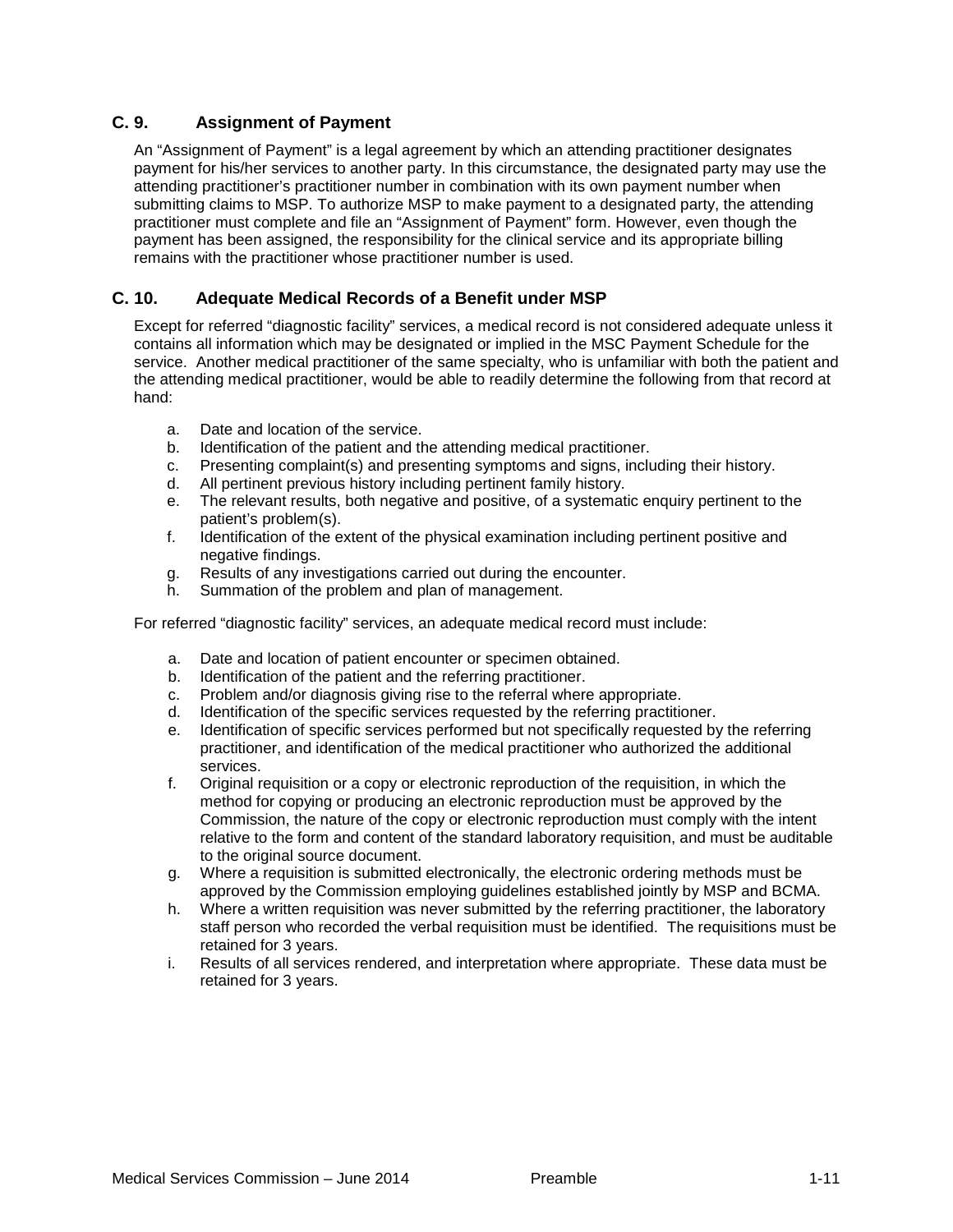# **C. 11. Reciprocal Claims**

All Provinces, and Territories, except Quebec, have entered an agreement to pay for insured services provided to residents of other provinces when a patient presents with a valid Provincial Health Registration Card. Claims can be submitted electronically and details of this process may be obtained by contacting MSP. However, the services listed below are exempt from this agreement and should be billed directly to the non-resident patient.

#### **Medical Practitioner Services Excluded under the Inter-Provincial Agreements for the Reciprocal Processing of Out-of-Province Medical Claims**

- 1. Surgery for alteration of appearance (cosmetic surgery)<br>2 Gender-reassignment surgery
- Gender-reassignment surgery
- 3. Surgery for reversal of sterilization
- 4. Therapeutic abortions (Except Yukon residents BC/Yukon have a standalone agreement)
- 5. Routine periodic health examinations including routine eye examinations (including PAP tests for screening only)
- 6. In-vitro fertilization, artificial insemination
- 7. Acupuncture, acupressure, transcutaneous electro-nerve stimulation (TENS), moxibustion, biofeedback, hypnotherapy
- 8. Services to persons covered by other agencies; Armed Forces, WorkSafe BC, Department of Veterans Affairs, Correctional Services of Canada (Federal Penitentiaries)
- 9. Services requested by a "Third Party"
- 10. Team conference(s)
- 11. Genetic screening and other genetic investigation, including DNA probes 12. Procedures still in the experimental/developmental phase
- 12. Procedures still in the experimental/developmental phase<br>13. Anesthetic services and surgical assistant services associ
- Anesthetic services and surgical assistant services associated with all of the foregoing.

The services on this list may or may not be reimbursed by the home province. The patient should make enquires of that home province after direct payment to the BC medical practitioner.

# **C. 12. Disputed Payments**

Remittance statements issued by MSP should be reviewed carefully to reconcile all claims and payments made. Claims may have been adjusted in adjudication and explanatory codes should designate the reason(s) for any adjustments. If a medical practitioner is unable to agree with an adjustment, the account should be resubmitted to MSP together with additional information for reassessment. Further disagreement with the payment should be referred to the BCMA Reference Committee for review and subsequent recommendation to the Commission.

# **C. 13. Extra Billing and Balance Billing**

"Extra Billing" means billing an amount over the amount payable for an insured service (a "benefit") by MSP. Extra billing is not allowed under the *Medicare Protection Act* except for services rendered by medical practitioners who are not "enrolled" with MSP (i.e., no services are covered by MSP) and then only for those services which are rendered outside of hospitals and community care facilities.

"Balance billing" denotes the practice of medical practitioners who are opted in under MSP billing MSP for the MSP fee and the patient for the amount of the difference between the payment made by MSP for an insured service and the fee for that service listed in the BCMA Guide to Fees, under the heading "BCMA Fee." Except as defined by differential billing for non-referred patients above, balance billing is not permitted under the *Medicare Protection Act.*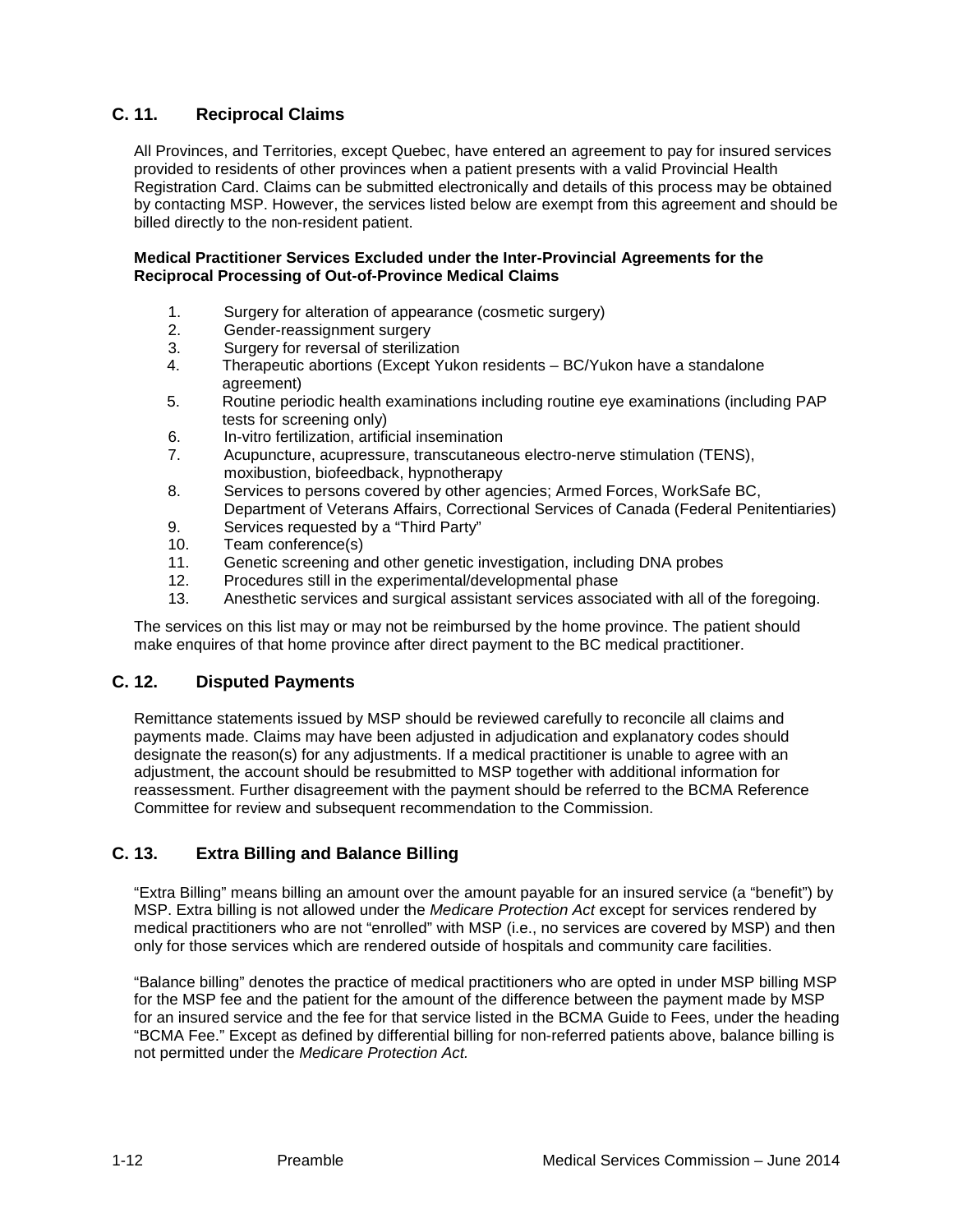# **C. 14. Differential Billing for Non-Referred Patients**

If a specialist attends a patient without referral from another practitioner authorized by the Medical Services Commission to make such referral, the specialist may submit a claim to MSP for the appropriate general practitioner visit fee and in addition may charge the patient a differential fee. This is not considered "extra billing."

The maximum amount the patient may be charged is the difference between the amount payable under the General Practice Payment Schedule for the service rendered, and the amount payable under the Payment Schedule to the specialist had the patient been referred.

# **C. 15. Missed Appointments**

Claims for missed appointments must not be submitted to MSP. Billing the patient directly for such missed appointments would not be considered extra billing.

## **C. 16. Payment for Specialist Consultations/Visits and specialty-restricted items**

To be paid by MSP, ICBC or WorkSafeBC for specialist consultations, visit items and/or other specialty-restricted fee items listed in the specialty sections of the Payment Schedule, one must be a Certificant or a Fellow of the Royal College of Physicians and Surgeons of Canada and/or be so recognized by the College of Physicians and Surgeons of British Columbia in that particular specialty.

A specialist recognized in more than one specialty by the College of Physicians and Surgeons of British Columbia should bill consultation and referred items under the specialty most appropriate for the condition being diagnosed and/or treated for that referral/treatment period.

#### **C. 17. Motor Vehicle Accident (MVA) Billing Guidelines**

- 1. All cases directly relating to an MVA which ICBC Insurance coverage applies should be identified as such by a "yes" code in the Teleplan MVA field.
- 2. All such cases should be coded "MVA" regardless of whether seen in an office visit, emergency, lab or x-ray facility. Surgery or procedures performed in regard to these cases should also be identified.
- 3. Where possible, please attach an ICBC claim number to each coded MVA in your Teleplan billing.
- 4. In cases where a visit or procedure was occasioned by more than one condition, the dominant purpose must be related to an MVA to code it as such.
- 5. If the patient is from another province, use the normal out-of-province billing process.
- 6. In those instances in which the patient has no MSP coverage, the medical practitioner should bill the patient or ICBC directly. Medical practitioners have the choice of either billing the uninsured patient directly at the BCMA recommended rate and having the patient recover the costs from ICBC (see BCMA Guide to Fees), or billing ICBC for the MSP amount.
- 7. If the MVA is work-related, WorkSafeBC (WSBC) should be billed under their procedures.
- 8. Medical Practitioners are accountable for proper MVA identification and are subject to audit.

#### **C. 18. Guidelines for Payment for Services by Residents and/or Interns**

When patient care is rendered in a clinical teaching unit or other setting for clinical teaching by a health care team, the medical practitioner responsible shall be personally identified to the patient at the earliest possible moment. No fees may be charged in the name of the responsible staff physician for services rendered by an intern or resident prior to the identification taking place. Moreover, the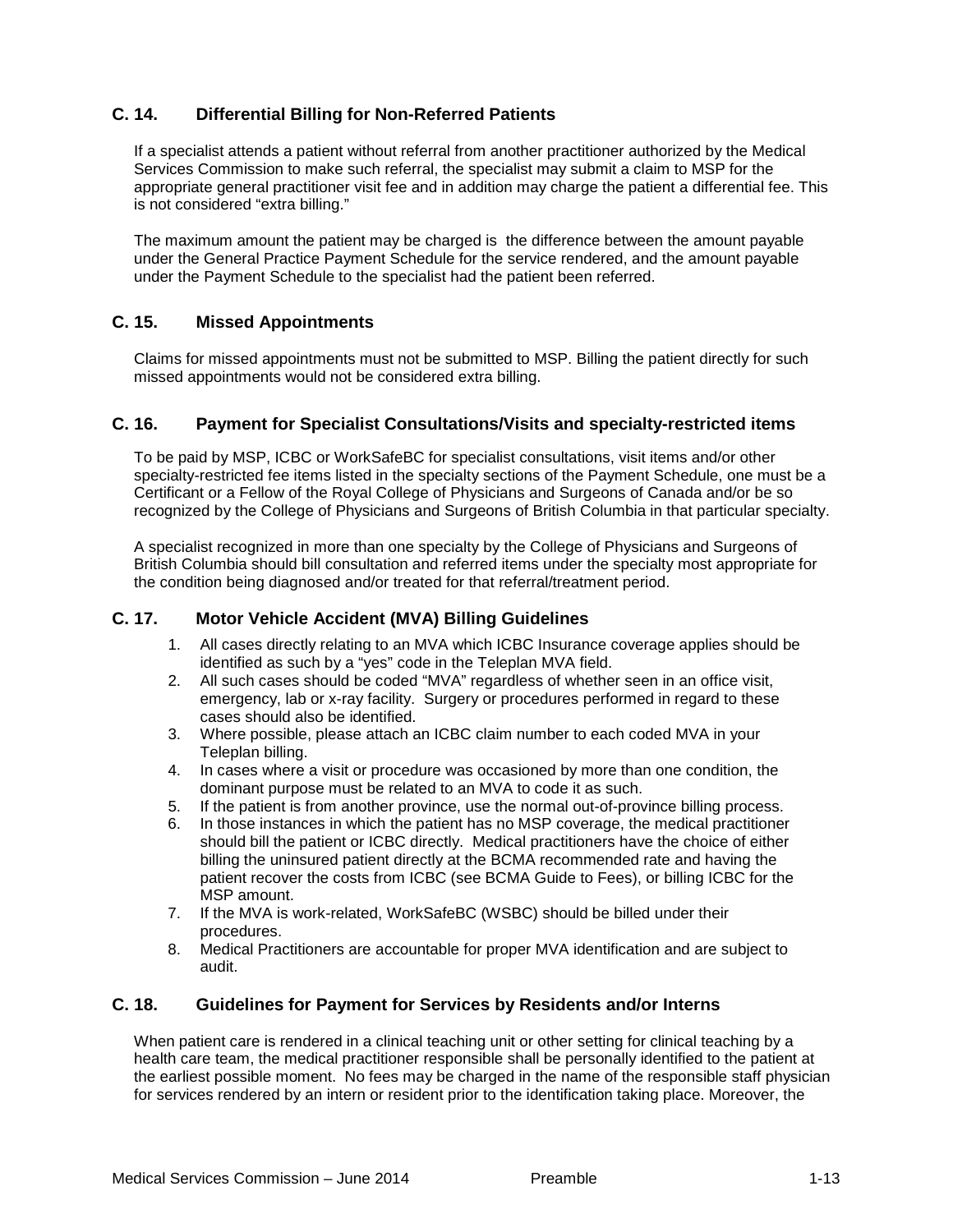responsible staff physician must be in the clinical teaching unit and/or immediately available to intervene (immediately available means on-site).

For a medical practitioner who supervises two or more procedures or other services concurrently through the use of residents, interns or other members of the team, total billings must not exceed the amount that a medical practitioner could bill in the same time period in the absence of the other team members. For example:

- a) If an anesthesiologist is supervising two rooms simultaneously, the anesthetic intensity/complexity units should only be billed for one of the two cases.
- b) If a surgeon is operating in one room while his/her resident is operating in a second room, charges should only be made for the case the surgeon performs.
- c) In psychotherapy where direct supervision by the staff physician may distort the psychotherapeutic milieu, the staff physician may claim for psychotherapy when a record of the psychotherapeutic interview is carefully reviewed with the resident and the procedure thus supervised. However, the time charged by the staff physician should not exceed the lesser of the time spent by the resident in the psychotherapeutic interview or the staff physician in the supervision of that interview.
- d) For hospital visits and consultations rendered by the resident in the name of the staff physician, the staff physician should only charge for services on the days when actual supervision of that patient's care takes place through a physical visit to the patient by the staff physician and/or a chart review is conducted with detailed discussion with the other members of the health team.

## **C. 19. Services to Family and Household Members**

- 1. Services are not benefits of MSP if a medical practitioner provides them to the following members of the medical practitioner's family:
	- a) a spouse,
	- b) a son or daughter,
	- c) a step-son or step-daughter,<br>d) a parent or step-parent.
	- a parent or step-parent,
	- e) a parent of a spouse,
	- f) a grandparent,
	- g) a grandchild,
	- h) a brother or sister, or
	- i) a spouse of a person referred to in paragraph (b) to (h).
- 2. Services are not benefits of MSP if a medical practitioner provides them to a member of the same household as the medical practitioner.

#### **C. 20. Delegated Procedures**

Procedures which are generally and traditionally accepted as those which may be carried out by a nurse, nurse practitioner or a medical assistant in the employ of a medical practitioner may, when so performed, only be billed to MSP by the medical practitioner when the performance of the procedure is under the "direct supervision" of the medical practitioner or a designated alternate medical practitioner with equivalent qualifications. Direct supervision requires that during the procedure, the medical practitioner be physically present in the office or clinic at which the service is rendered. While this does not preclude the medical practitioner from being otherwise occupied, s/he must be in personal attendance to ensure that procedures are being performed competently and s/he must at all times be available immediately to improve, modify or otherwise intervene in a procedure as required in the best interest of the patient. Billing for these procedures also implies that the medical practitioner is taking full responsibility for their medical necessity and for their quality. Any exceptions to this rule are subject to the written approval of MSP.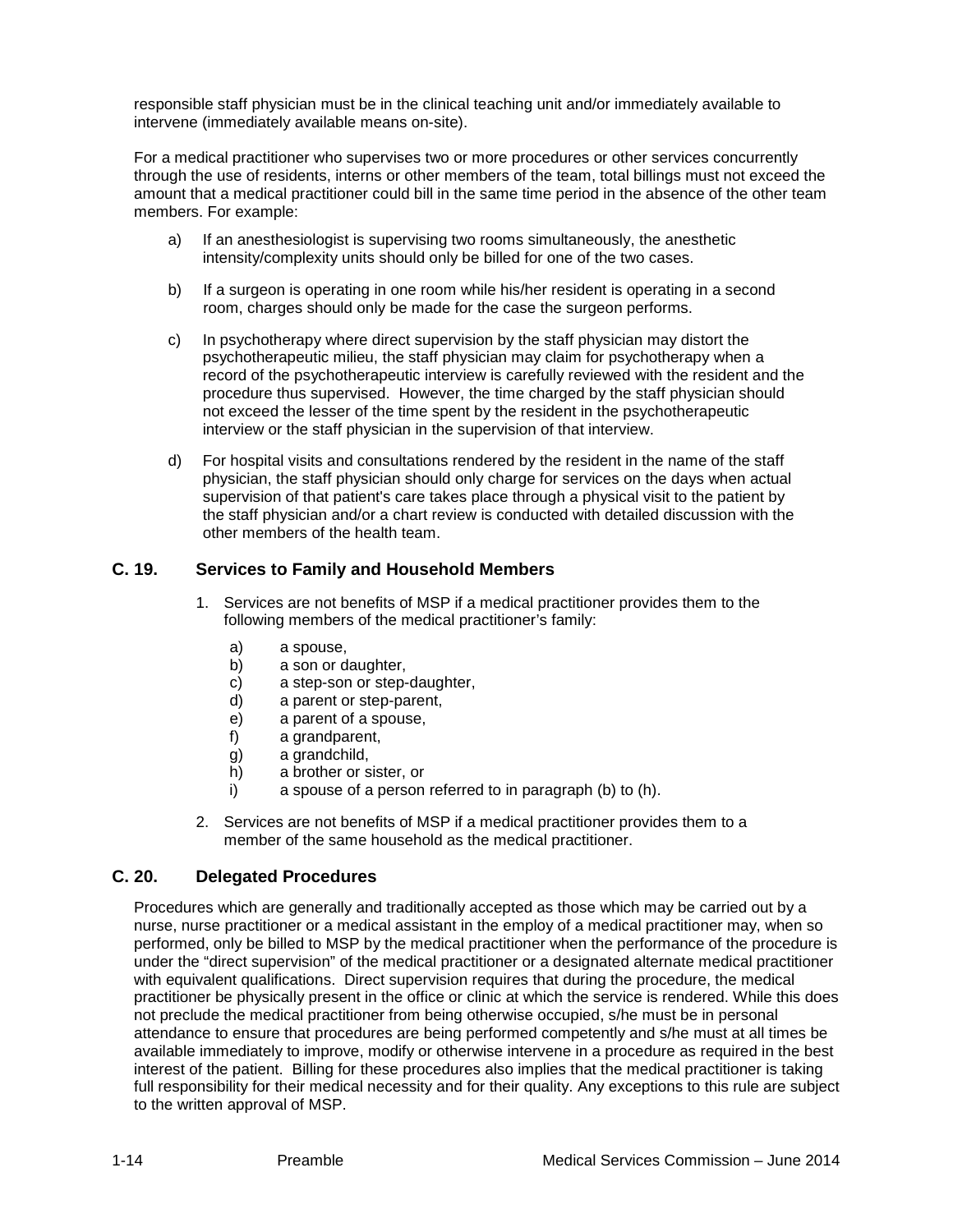"Procedures" in this context do not include such "visit" type services as examinations/ assessments, consultations, psycho-therapy, counselling, telehealth services, etc., which may not be delegated.

The foregoing limitations do not apply to approved procedures rendered in approved "diagnostic facilities", as defined under the Medicare Protection Act and Regulations and which are subject to accreditation under the Diagnostic Accreditation Program.

## **C. 21. Diagnostic Facility Services**

Diagnostic Facility Services are defined under the Medicare Protection Act as follows:

"Medically required services performed in accordance with protocols agreed to by the Commission, or on order of the referring practitioner, who is a member of a prescribed category of practitioner, in an approved diagnostic facility by, or under the supervision of, a medical practitioner who has been enrolled, unless the services are determined by the Commission not to be benefits."

The Medical Services Commission designates, from time to time, certain diagnostic procedures as "diagnostic facility" services under the MSC Payment Schedule. Currently, the following services are considered "diagnostic facility" services for purposes of the MSC Payment Schedule:

- a. the services, studies, or procedures of laboratory medicine, diagnostic radiology, diagnostic ultrasound, nuclear medicine scanning, pulmonary function, computerized axial tomography technical fee (CT, CAT), magnetic resonance imaging (MRI), positron emission tomography (PET), and electro diagnosis (including electrocardiography, electroencephalography, and polysomnography), or
- b. the taking or collecting of specimens in an approved diagnostic facility for the purpose of diagnosis, treatment or prevention of a human ailment. Such services are not payable by MSP for services rendered to hospital in-patients, "day surgery" patients, or emergency department patients.

The venepuncture and dispatch listings in the Payment Schedule (00012 and 90000) apply only to those situations where this sole service is provided by a facility or person unassociated with any other bloodwork services provided to that patient. Fee items 00012 and 90000 cannot be billed or paid to a medical practitioner or a laboratory if any other bloodwork assays are performed or if the specimen is sent to an associated facility.

#### **C. 22. Appliances/Prostheses/Orthotics**

The costs of prostheses, orthotics and other appliances are not covered under MSP. Such devices, where insertion in hospital is medically/surgically required and where the devices are embedded entirely within tissue, may be covered under an institutional budget.

# **C. 23. Accompanying Patients**

When it is medically essential that a medical practitioner accompany a patient to a distant hospital, MSP allows payment at the rates listed in the Payment Schedule for the travelling time spent with the patient only. Out-of-office hours premiums may also be applicable in accordance with the guidelines. Payment is based on a return trip and not applicable to layover time. Claims should be submitted with details under fee code 00084. Claims for travel, board and lodging are not payable by MSP. Medical practitioners who accompany a patient who is being transferred will, upon application to the Health Authority, be reimbursed for expenses reasonably incurred during, and necessitated by, the transfer.

#### **C. 24. Salaried and Sessional Arrangements**

Fee for Service claims for any physician service(s) that is funded under a service contract, or compensated for under a sessional or salaried payment arrangement, must not be billed to MSP. When physicians who receive compensation under a service contract, sessional payment or salaried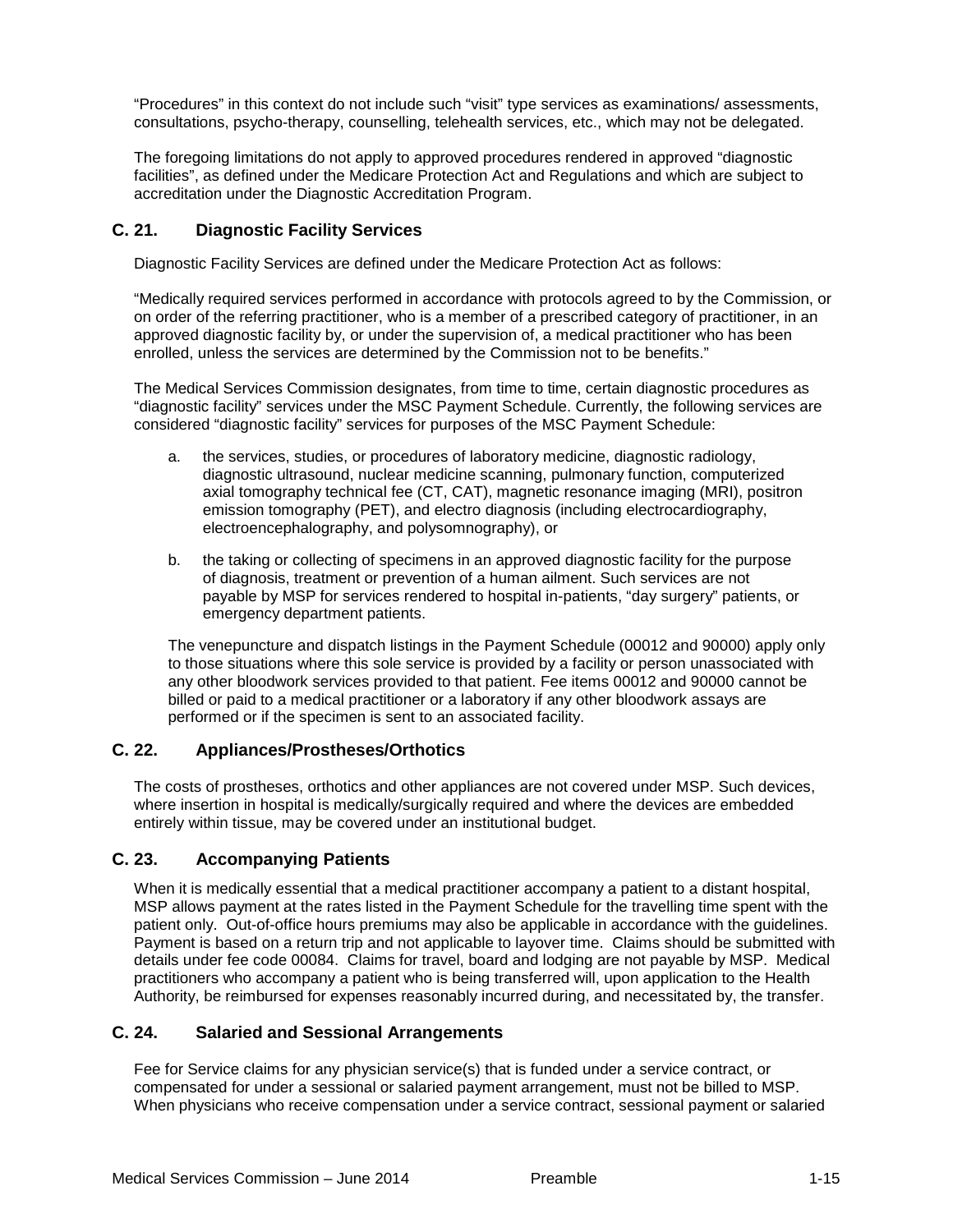arrangement are billing for an unrelated service, the appropriate location code and facility code should be included on all fee for service claims.

# **C. 25. WorkSafeBC (WSBC)**

A detailed description of WorkSafeBC (WSBC) fees, preamble, and policies is contained in the WorkSafeBC section of the BCMA Guide to Fees. The fees listed under "MSP and WSBC Fee" have been accepted by the WorkSafeBC through negotiated agreements as the basis for their Guide to Fees. WorkSafeBC supplies its own reporting and billing forms. To facilitate payment, WorkSafeBC requires the practitioner to include their MSP payment number on all forms.

MSP is currently processing claims on behalf of WorkSafeBC as its agent. The BCMA and WorkSafeBC agree that MSP Teleplan is the only acceptable manner of billing WorkSafeBC for services billable through MSP.

# **C. 26. BC Transplant Society**

With the exception of medical practitioners paid by the BC Transplant Society under an alternate payment plan, all medical practitioner services associated with cadaveric organ recovery ("organ donation") are payable on a fee-for-service basis through the MSP. For the purpose of payment of these services, the donor's PHN will remain valid after legal brain death until such time as the donor's organs have been successfully harvested. A note record should accompany the account stating "organ donor".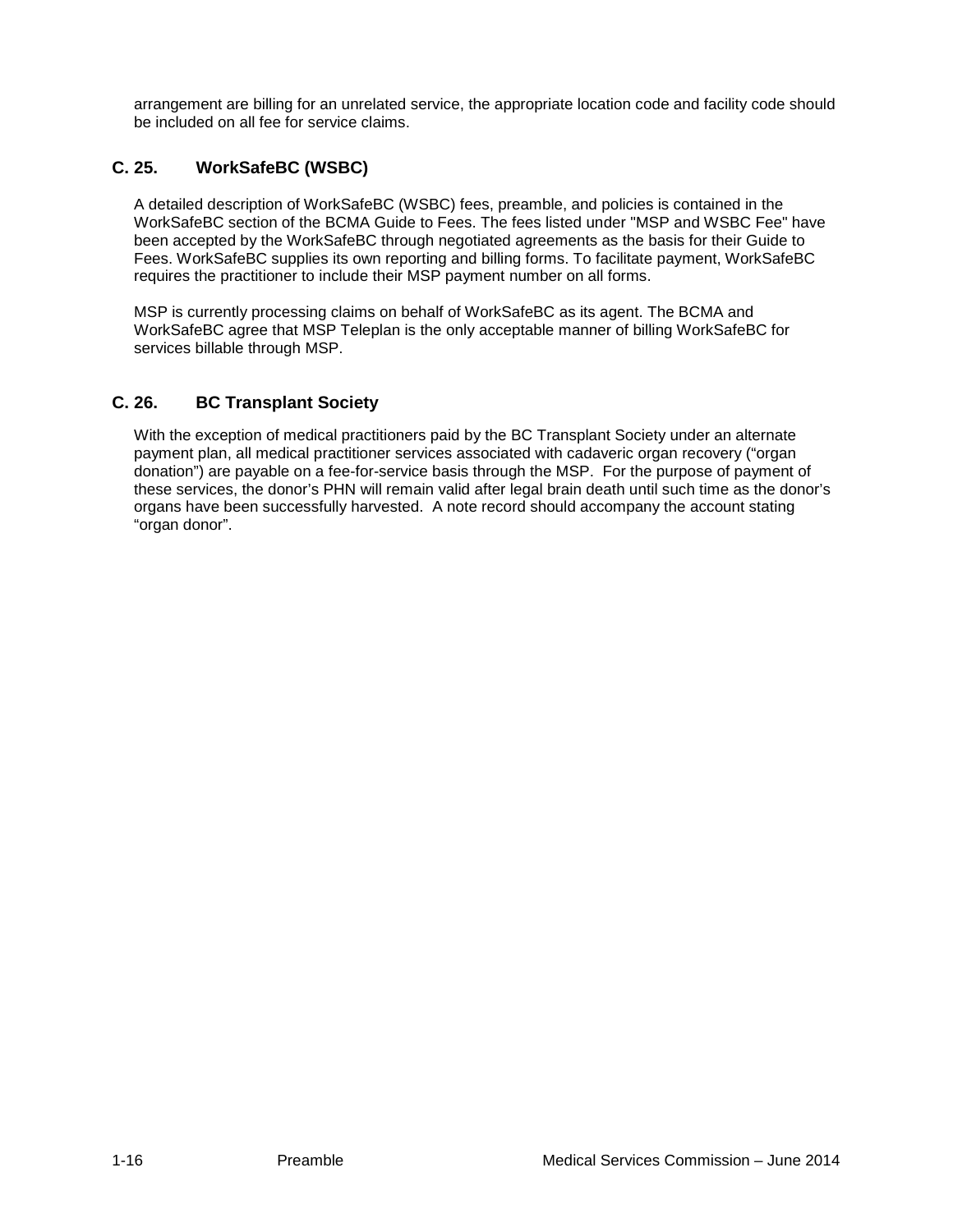#### D. TYPES OF SERVICES

# **Index to Types of Services** D. 1. Telehealth Services **1-18** D. 2. Consultation D. 2. 1. General 1-19 D. 2. 2. Restrictions 1-19 D. 2. 3. Limited Consultation 1-20 D. 2. 4. Special Consultation 1-20 D. 2. 5. Continuing Care by Consultant 1-20 D. 2. 6. Referral and Transferral 1-20 D. 3. Visits and Examinations D. 3. 1. Complete Examination 1.21 and 2.1 and 2.1 and 2.1 and 2.1 and 2.1 and 2.1 and 2.1 and 2.1 and 2.1 and 2.1 and 2.1 and 2.1 and 2.1 and 2.1 and 2.1 and 2.1 and 2.1 and 2.1 and 2.1 and 2.1 and 2.1 and 2.1 and 2.1 and D. 3. 2. Partial Examination 1-21<br>
D. 3. 3. Counselling 1-21<br>
1-21 D. 3. 3. Counselling 1-21<br>
D. 3. 4. Group Counselling 1-22 D. 3. 4. Group Counselling D. 4. Hospital and Institutional Visits D. 4. 1. Hospital Admission Examination 1994 122 1-22<br>
D. 4. 2. Subsequent Hospital Visit 1-22 D. 4. 2. Subsequent Hospital Visit D. 4. 3. Surgery by a Visiting Doctor (1999) 1996 1997 1-23<br>D. 4. 4. Long-Stav Hospitalization (1998) 1997 1-23 D. 4. 4. Long-Stay Hospitalization 1-23<br>
D. 4. 5. Directive Care 1-23 D. 4. 5. Directive Care D. 4. 6. Concurrent Care 1-23 D. 4. 7. Supportive Care 1-23<br>
D. 4. 8. Newborn Care in Hospital 1999 1999 1999 1-23 D. 4. 8. Newborn Care in Hospital D. 4. 9. Long-Term-Care Institution Visits 1.24 (1994) 1-24<br>
D. 4. 10. Palliative Care D. 4. 10. Palliative Care 1.24<br>
D. 4. 11. Sub Acute Care 1.24 D. 4. 11. Sub Acute Care D. 4. 12. Emergency Department Examinations 1-24 D. 4. 13. House Calls 1-24 D. 5. Surgery D. 5. 1. General 1-25 D. 5. 2. Operation Only 1-25<br>
D. 5. 3. Multiple Surgical Procedures 1999 12:35 D. 5. 3. Multiple Surgical Procedures D. 5. 4. Surgical Assist 1-26 D. 5. 5. Cosmetic Surgery 1-27

# D. 6. Fractures and Other Trauma 1.27 D. 7. Diagnostic and Selected Therapeutic Procedures 1-27 D. 8. Minor Diagnostic and Therapeutic Procedures 1-28

D. 9. Surgery for Alteration of Appearance D. 9. 1. General 1-28 D. 9. 2. Surface Pathology D. 9. 2. 1.Trauma Scars 1-29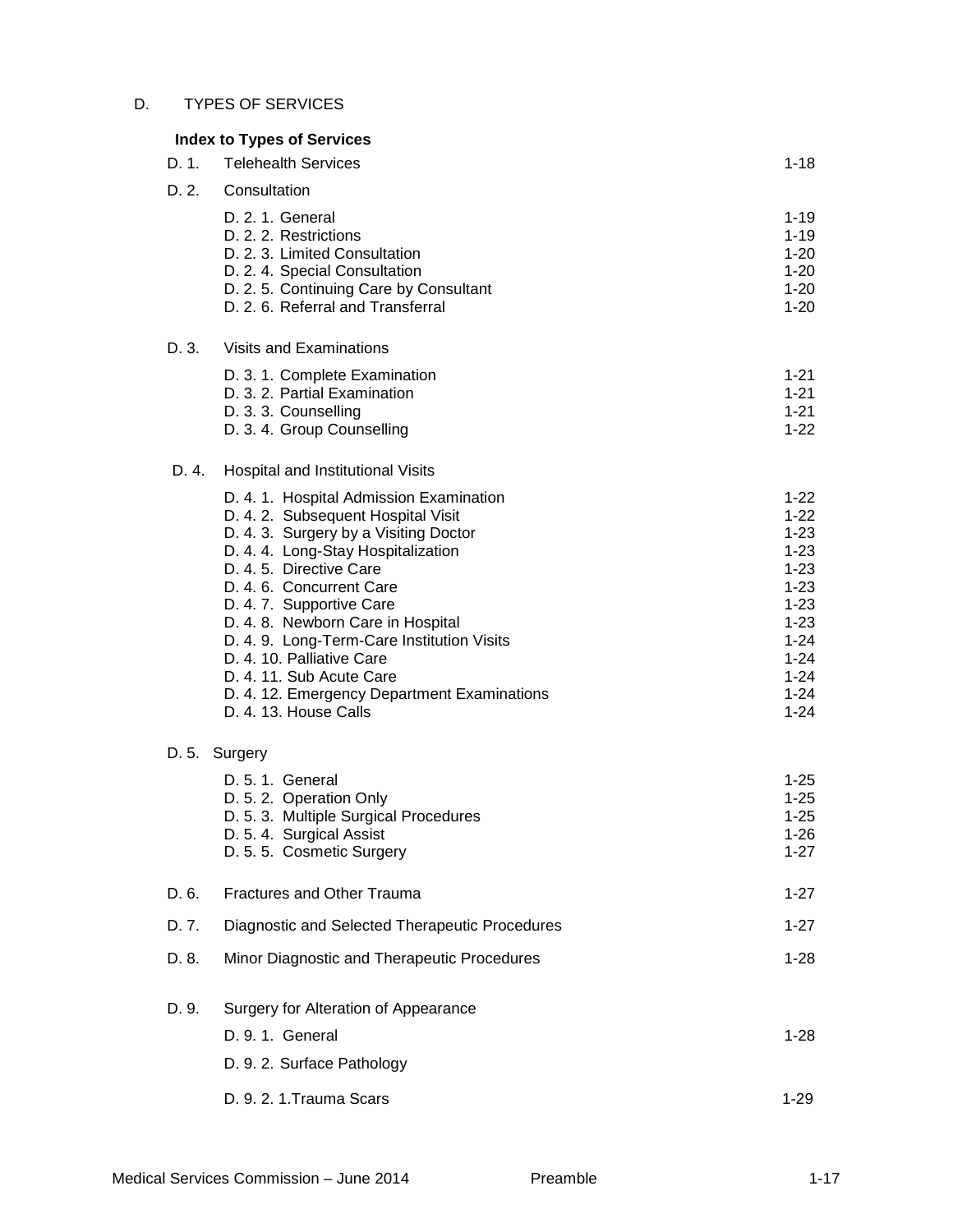| D.9.2.2.    | Keloids and Hypertrophic Scars | 1-30     |
|-------------|--------------------------------|----------|
| D.9.2.3.    | Tattoos                        | $1 - 30$ |
| D.9.2.4.    | Benign Skin Lesions            | 1.30     |
| D.9.2.5.    | Hair Loss                      | $1 - 31$ |
| D.9.2.6.    | Epilation of Hair              | $1 - 31$ |
| D. 9. 2. 7. | <b>Redundant Skin</b>          | 1-31     |

#### D. 9. 3. Sub-Surface Pathology

| D. 9. 3. 1.                                      | Congenital deformities                   | $1 - 32$ |
|--------------------------------------------------|------------------------------------------|----------|
| D. 9. 3. 2.                                      | <b>Post-Traumatic Deformities</b>        | $1 - 32$ |
| D. 9. 3. 3.                                      | Deformities Resulting from local disease | $1 - 32$ |
| D. 9. 3. 4.                                      | <b>Breast Surgery</b>                    | $1 - 32$ |
| D. 9. 3. 5.                                      | Excision of excess fatty tissue          | $1 - 33$ |
| D. 9. 4. Gender Reassignment Surgery<br>$1 - 33$ |                                          |          |
| D. 9. 5. Complications and Revisions             |                                          | $1 - 33$ |
|                                                  |                                          |          |

# D. 10. Out-of-Office Premiums 1-34

## **D. 1. Telehealth Services**

"Telehealth Service" is defined as a medical practitioner delivered health service provided to a patient via live image transmission of those images to a receiving medical practitioner at another approved site, through the use of video technology. "Video technology" means the recording, reproducing and broadcasting of live visual images utilizing a direct interactive video link with a patient. If the sending and/or receiving medical practitioner are not in a Health Authority approved site, the medical practitioner is responsible for the confidentiality and security of all records and transmissions related to the telehealth service. In order for payment to be made, the patient must be in attendance at the sending site at the time of the video capture. Only those services which are designated as telehealth services are payable by MSP. Other services/procedures require face-to-face encounters. Telehealth services do not include teleradiology or tele-ultrasound, which are regulated by their specific Sectional Preambles.

Telehealth services are payable only when provided as defined under the specific Preamble pertaining to the service rendered (e.g.: telehealth consultation - see Preamble D. 2.) to a patient with valid medical coverage. Patients must be informed and given opportunity to agree to services rendered using this modality, without prejudice.

Notwithstanding the above, "telehealth examination" means an examination of a patient by the consultant at the receiving site using "telehealth services" as defined above, but does not include the "face-to-face encounter" requirements referred to under Preamble A. 2.

In those cases where a specialist service requires a general practitioner at the patient's site to assist with the essential physical assessment, without which the specialist service would be ineffective, the specialist must indicate in the "Referred by" field that a request was made for a General Practice assisted assessment.

Where a receiving medical practitioner, after having provided a telehealth consultation service to a patient, decides s/he must examine the patient in person, the medical practitioner should claim the subsequent visit as a limited consultation, unless more than 6 months has passed since the telehealth consultation.

Where a telehealth service is interrupted for technical failure, and is not able to be resumed within a reasonable period of time, and therefore is unable to be completed, the receiving medical practitioner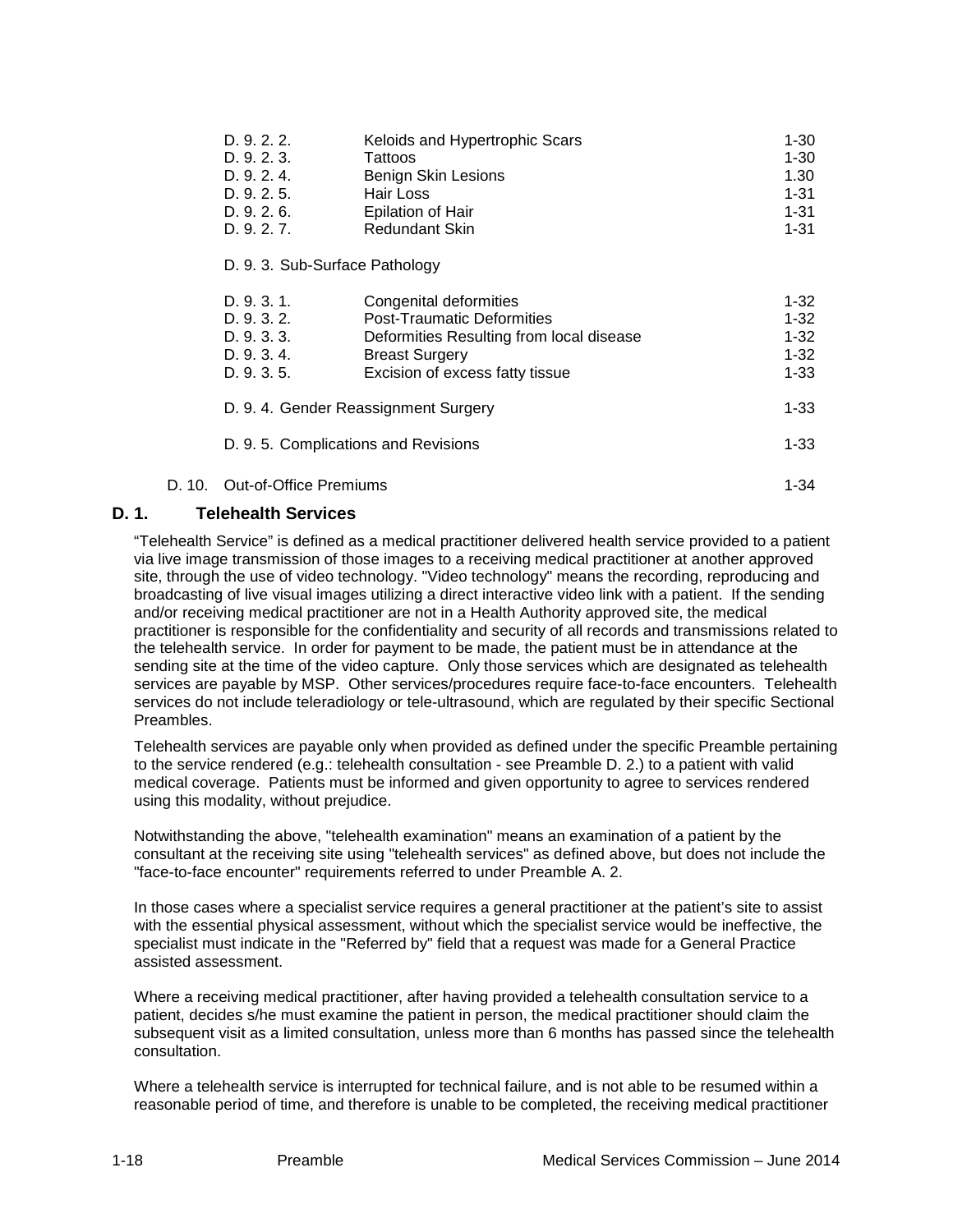should submit a claim under the appropriate miscellaneous code for independent consideration with appropriate substantiating information.

Video technology services are generally payable once per patient/per day/per medical practitioner. Any exceptions to this policy must comply with all Payment Schedule criteria for multiple visits. Information regarding the medical necessity and times of service should accompany claims.

Compensation for travel, scheduling and other logistics is the responsibility of the Regional Health Authority. Rural Retention fee-for-service premiums are applicable to telehealth services and are payable based on the location of the receiving medical practitioner in eligible RSA communities.

The College of Physicians and Surgeons of British Columbia have confirmed that in this province, licensure is defined by the location of the medical practitioner. However, other jurisdictions may have other definitions. BC medical practitioners providing care via telehealth to patients outside the province must abide by the regulations set in the patient's home province.

See the appropriate Section for specific fee items and further criteria.

#### **D. 2. Consultation**

#### **D. 2. 1. General**

A consultation applies when a medical practitioner, or a health care practitioner (chiropractor, for orthopaedic consultations; midwife, for obstetrical or neonatal related consultations; nurse practitioner; optometrist, for ophthalmology consultations; optometrist, for Neurology consultations for suspected optic neuritis or amaurosis fugax or Aion {anterior ischemic optic neuropathy} or stroke or diplopia; oral/dental surgeon, for diseases of mastication), in the light of his/her professional knowledge of the patient and because of the complexity, obscurity or seriousness of the case, requests the opinion of a medical practitioner competent to give advice in this field.

The referring practitioner is expected to provide the consulting physician with a letter of referral that includes the reason for the request and the relevant background information on the patient. The referring practitioner is also required to notify MSP of the referral by including the practitioner number of the specialist to who the patient is being referred on their associated FFS claim. If no FFS claim is being submitted, a "no charge referral" claim under fee item 03333 is to be sent to MSP.

The service includes the initial services of a consultant necessary to enable him/her to prepare and render a written report, including his/her findings, opinions and recommendations, to the referring practitioner. A consultation must not be claimed unless the attending practitioner specifically requested it, and unless the written report is rendered. It is expected that a written report will be generated by the medical practitioner providing the consultation within 2 weeks of the date-of-service. In exceptional circumstances, when beyond the consultant's control, a delay of up to 4 weeks is acceptable.

Additional criteria apply to certain types of specialty specific consultations. These are described in the Sectional Preambles and/or the notes to the specific fee codes.

#### **D. 2. 2. Restrictions**

- $i)$  A consultation for the same diagnosis is not normally payable as a  $\underline{full}$  consultation unless an interval of at least six months has passed since the consultant has last billed a visit or service for the patient. A limited consultation may be payable within the six month interval, if medically necessary and a consultation has been specifically requested.
- ii) For consultations and/or other specialty limited services to be paid by MSP, the medical practitioner rendering the service must be certified by or be a Fellow of the Royal College of Physicians and Surgeons of Canada, and be so recognized by the College of Physicians and Surgeons of British Columbia. No other specialist qualifications will be recognized by MSP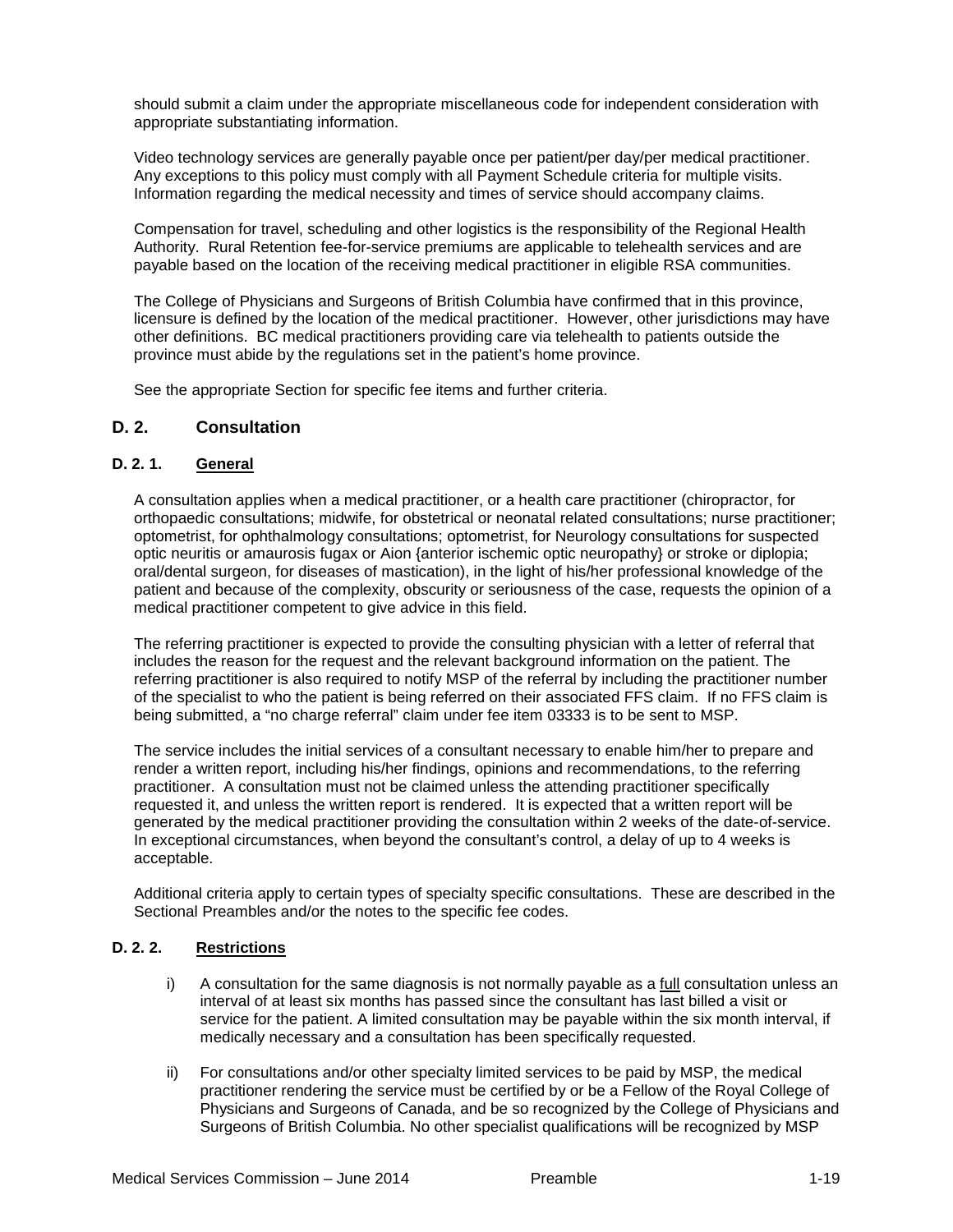and payments for visits and examinations rendered by licensed physicians not so qualified will be made on the basis of fees listed in the General Practice Section of this MSC Payment Schedule.

Exceptions to this limitation will only be made in cases of geographic need, as recommended by the College of Physicians and Surgeons of BC.

## **D. 2. 3. Limited Consultation**

A limited consultation requires all of the components expected of a full consultation for that specialty but is less demanding and normally requires substantially less of the medical practitioner's time than a full consultation.

It is expected that the limited consultation, when medically necessary and specifically requested, will be billed as part of continuing care, and that a full consultation is not billed simply because of the passage of time.

A new and unrelated diagnosis can be billed as a full consultation without regard to the passage of time since the consultant has last billed any visit or service for the patient.

## **D. 2. 4. Special Consultation**

Specific additional conditions may apply to specific types of consultation, as designated in the Preamble to the pertinent section of the MSC Payment Schedule and/or the notes to the specific listings.

#### **D. 2. 5. Continuing Care by Consultant**

Once a consultation has been rendered and the written report submitted to the referring practitioner, this aspect of the care of the patient normally is returned to the referring practitioner. However, if by mutual agreement between the consultant and the referring practitioner, the complexities of the case are felt to be such that its management should remain for a time in the hands of the consultant, the consultant should claim for continuing care according to the MSC Payment Schedule pertaining to the pertinent specialty.

Where the care of this aspect of the case has been transferred, except for a patient in hospital, the referring practitioner generally should not charge for this aspect of the patient's care unless and until the full responsibility is returned to him/her. For hospitalized patients, supportive care may apply.

Continuing care by a specialist (following consultation) normally is paid at the pertinent specialist rates. However, continuing care requires that a written update of the patient's condition and care be appropriately reported to the referring practitioner at least every six months, until the responsibility for this aspect of the patient's care is returned to the Primary Care practitioner.

#### **D. 2. 6. Referral and Transferral**

A referral is defined as a request from one practitioner to another practitioner to render a service with respect to a specific patient. Such service usually would be a consultation, a laboratory procedure or other diagnostic test, or specific surgical/medical treatment.

When the medical practitioner to whom a patient has been referred makes further referrals to other medical practitioners, it is the usual practice that the original referring medical practitioner be informed of these further referrals.

A transferral, as distinguished from a referral, involves the transfer of responsibility for the care of the patient temporarily or permanently. Thus, when one medical practitioner is going off call or leaving on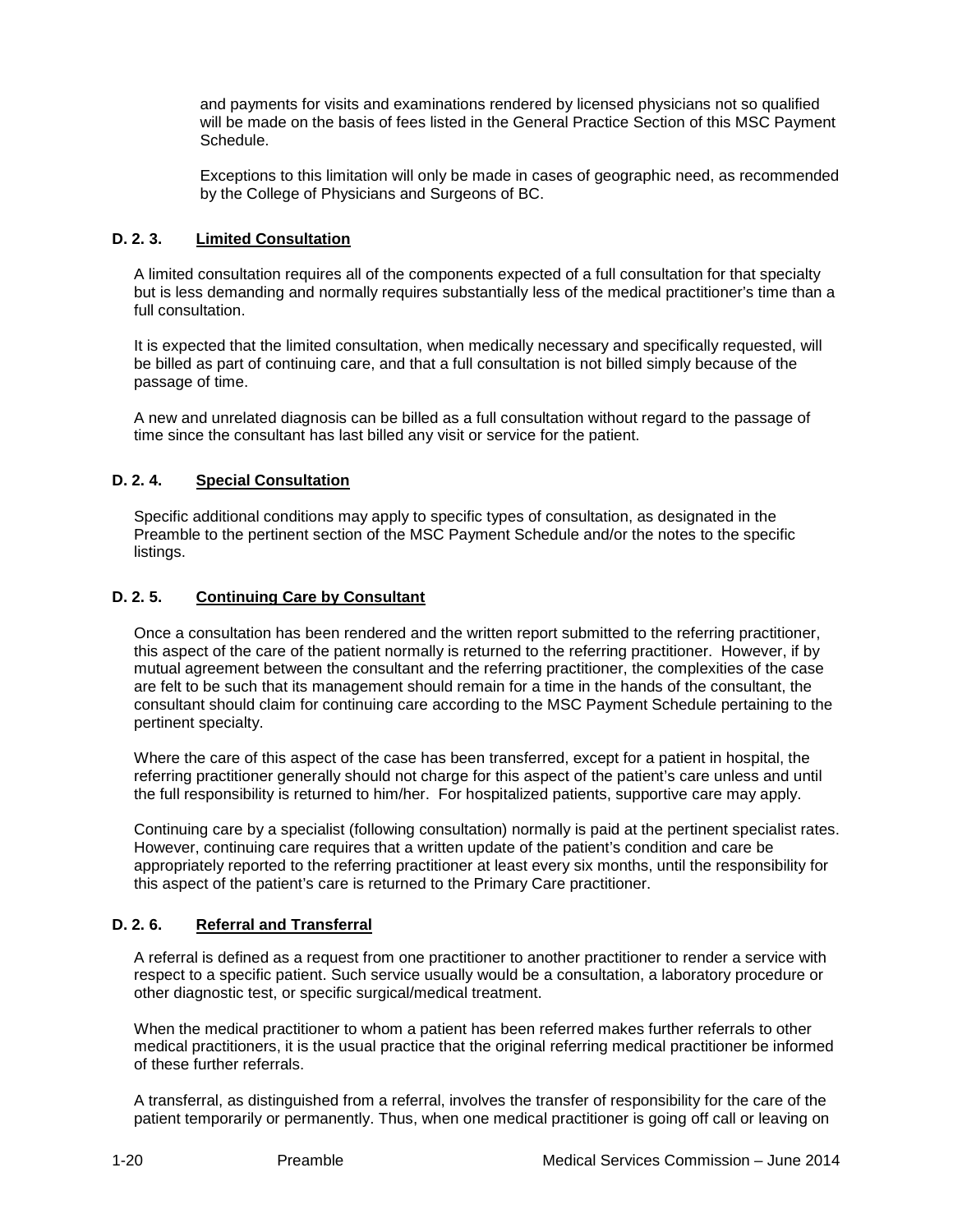holidays and is unable to continue to treat his/her cases, medical practitioners who are substituting for that medical practitioner should consider that the patients have been temporarily transferred (not referred) to their care.

The medical practitioner to whom a patient has been transferred normally should not bill a consultation for that patient. However, when the complexity or severity of the illness requires that the medical practitioner accepting the transfer reviews the records of the patient and examines the patient, a limited or full consultation may be billed when specifically requested by the transferring medical practitioner.

A new consultation is not allowed when a group or physicians routinely working together provide call for each other.

## **D. 3. Visits and Examinations**

In addition to the general requirements contained in the Introduction to the General Preamble - Section A. 2., the following definitions apply. As well, please note when services are provided for simple education alone, including group education sessions (e.g.: asthma, cardiac rehabilitation and diabetic education) such services are not appropriately claimed under fee-for-service listings.

#### **D. 3. 1. Complete Examination**

- i) A complete physical examination shall include a complete detailed history and physical examination of all parts and systems with special attention to local examination where clinically indicated, adequate record of findings and, if necessary, discussion with patient. The above should include complaints, history of present and past illness, family history, personal history, functional inquiry physical examination, differential diagnosis and provisional diagnosis.
- ii) Routine or periodic complete physical examination (check up) is not a benefit under MSP. This includes any associated diagnostic or laboratory procedures unless significant pathology is found. The physician should advise the laboratory of patient's responsibility for payment.

#### **D. 3. 2. Partial Examination**

A visit for any condition(s) requiring partial examination or history includes both initial and subsequent examination for same or related condition(s). A partial examination includes a history of the presenting complaint(s), appropriate enquiry and examination of the affected part(s), region(s) and/or system(s) as medically required to make a diagnosis, exclude disease and/or assess function.

#### **D. 3. 3. Counselling**

Counselling is defined as the discussion with the patient, caregiver, spouse or relative about a medical condition which is recognized as difficult by the medical profession or over which the patient is having significant emotional distress, including the management of malignant disease. Counselling, to be claimed as such, must not be delegated and must last at least 20 minutes.

Counselling is not to be claimed for advice that is a normal component of any visit or as a substitute for the usual patient examination fee, whether or not the visit is prolonged. For example, the counselling codes must not be used simply because the assessment and/or treatment may take 20 minutes or longer, such as in the case of multiple complaints. The counselling codes are also not intended for activities related to attempting to persuade a patient to alter diet or other lifestyle behavioural patterns. Nor are the counselling codes generally applicable to the explanation of the results of diagnostic tests.

Not only must the condition be recognized as difficult by the medical profession, but the medical practitioner's intervention must of necessity be over and above the advice which would normally be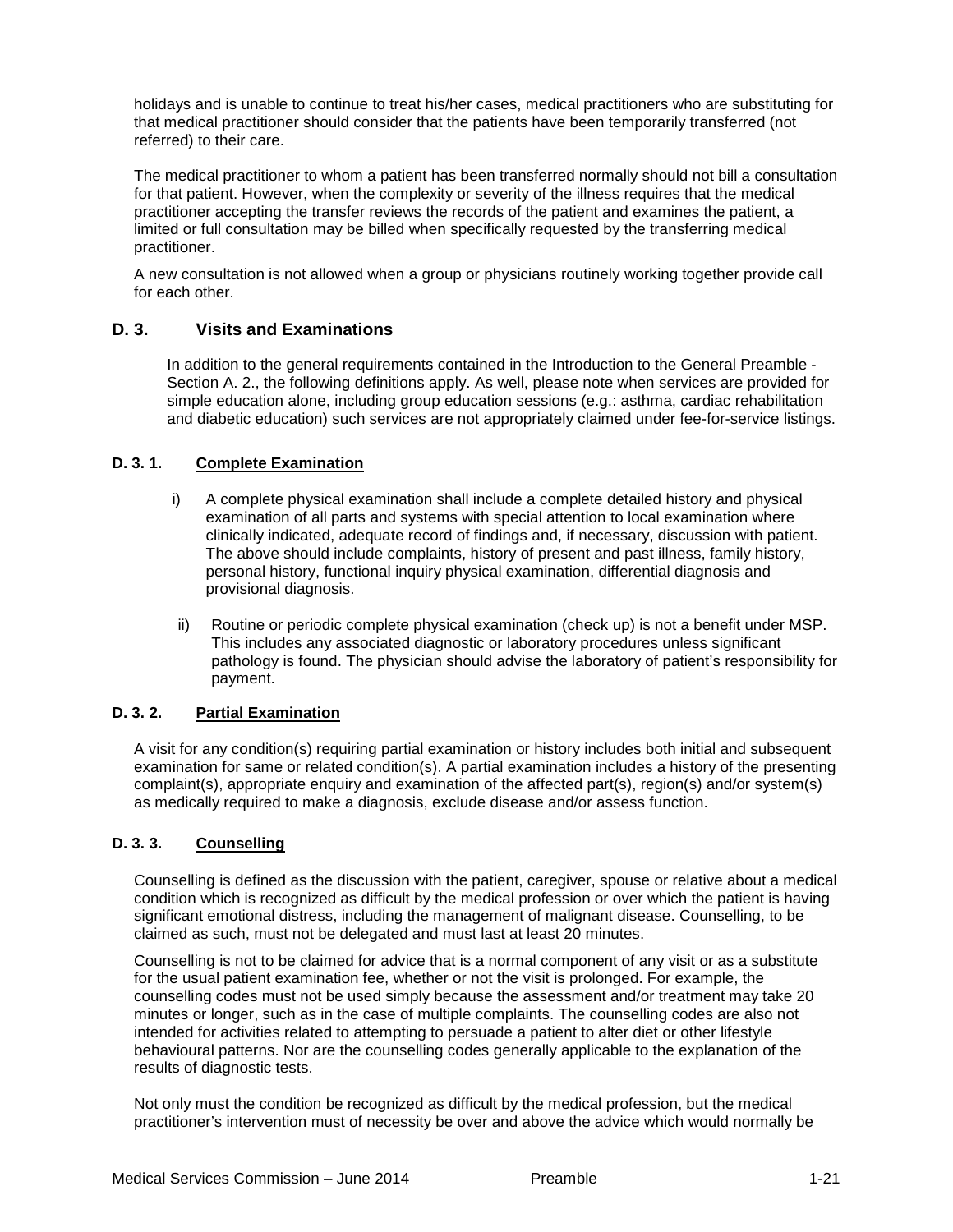appropriate for that condition. For example, a medical practitioner may have to use considerable professional skill counselling a patient (or a patient's parent) who has been newly diagnosed as having juvenile diabetes, in order for the family to understand, accept and cope with the implications and emotional problems of this disease and its treatment. In contrast, if simple education alone including group educational sessions (e.g.: asthma, cardiac rehabilitation and diabetic education) is required, such service could not appropriately be claimed under the counselling listings even though the duration of the service was 20 minutes or longer. It would be appropriate to apply for sessional payments for group educational sessions. Unless the patient is having significant difficulty coping, the counselling listings normally would not be applicable to subsequent visits in the treatment of this disease.

Other examples of appropriate claims under the counselling listings are Psychiatric Care, the counselling that may be necessary to treat a significant grief reaction, and conjoint therapy and/or family therapy for significant behavioural problems.

MSP payment of counselling under the counselling listings is limited to four sessions per year per patient unless otherwise specified. Subsequent counselling is payable under the other visit listings. Counselling by telephone is not a benefit under MSP.

## **D. 3. 4. Group Counselling**

The group counselling fee items found in the General Practice and various specialty sections of the Schedule apply only when two or more patients are provided counselling in a group session lasting 60 minutes or more. The group counselling fee items are not applicable when there is a discussion with the patient in the presence of a caregiver, spouse, or relative when the patient is the only person requiring medical care. In those situations, only the applicable individual counselling fee item could be billed, using the patient's MSP personal health number.

Group counselling fee items are not billable for each person in the group. Claims should be submitted under the Personal Health Number of only one of the beneficiaries, with the names of the other patients attending the session listed in the note record. Only patients with valid MSP coverage should be included. Times should be included with billings for group counselling fee items.

# **D. 4. Hospital and Institutional Visits**

#### **D. 4. 1. Hospital Admission Examination**

An in-hospital admission examination (fee item 00109) may be claimed when a patient is admitted to an acute care hospital for medical care rendered by a general practitioner. The service also may be applicable when a medical practitioner is required to perform an admission examination prior to a hospital service being delivered by a health care practitioner (e.g.: a dental surgeon). The hospital admission examination listing is not applicable when a patient has been admitted for surgery or when a patient is admitted for care (other than directive care) rendered by a specialist. This service is applicable only once per patient per hospitalization and is in lieu of a "hospital visit" on the day it is rendered. This item is intended to apply in lieu of fee item 00108 on the first in-patient day. However, if extra visits are medically required because of the nature of the problem, 00108 may be billed in addition. An explanation of the reasons for the additional charges should accompany the claim.

This service includes all of the components of a complete examination and may not be claimed if either of these two services has been claimed by this medical practitioner, within the week preceding the patient's admission to hospital. If the MSC Payment Schedule listing for a hospital admission examination is not applicable, the service may be billed under the appropriate "hospital visit" listings.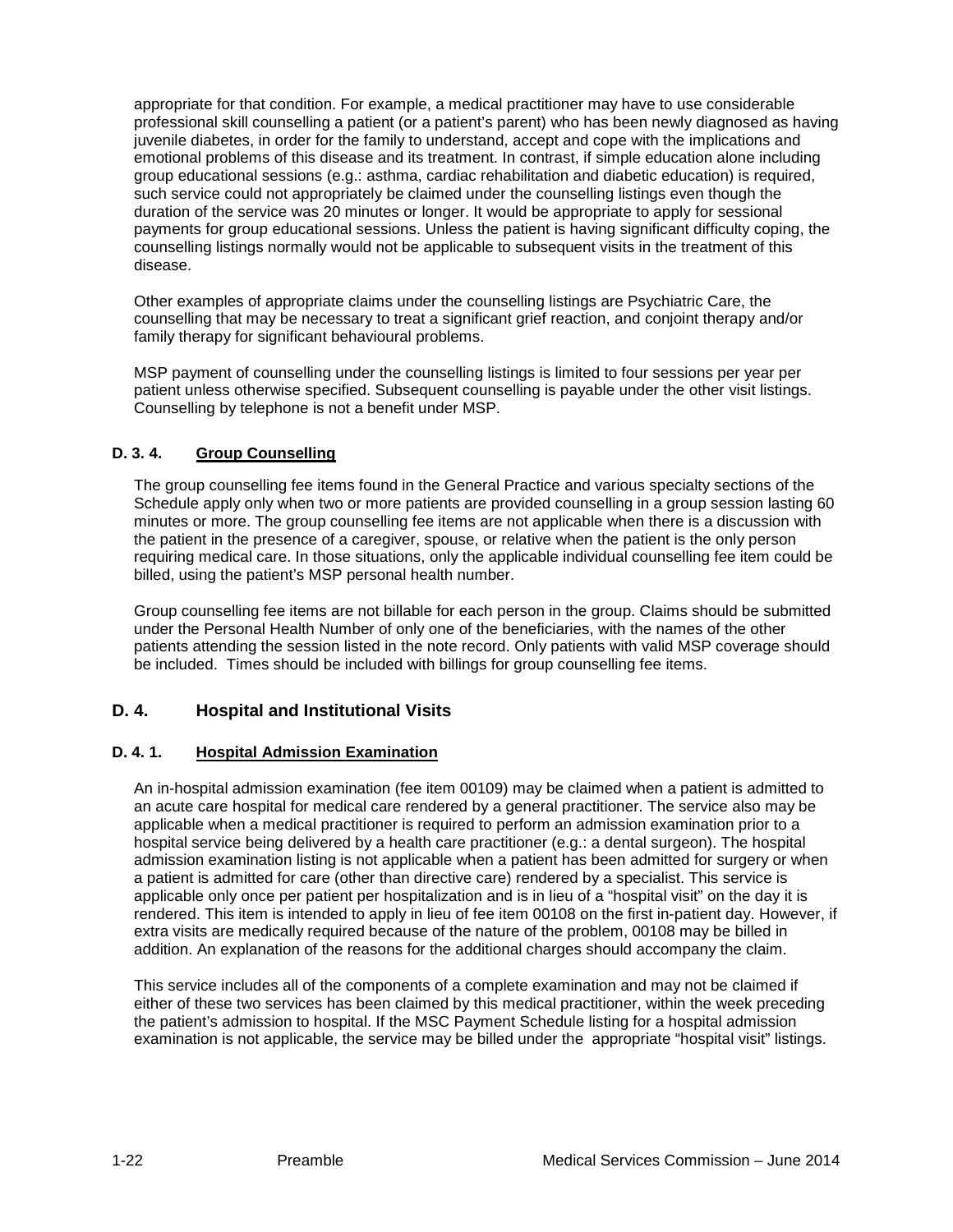## **D. 4. 2. Subsequent Hospital Visit**

A subsequent hospital visit is the routine monitoring and/or examination(s) that are medically required following a patient's admission to an acute care hospital. Payments for subsequent hospital visits are usually limited to one per patient per day for a period up to 30 days. However, it is not the intent of the Schedule that subsequent visit fees be claimed for every day a patient is in hospital unless the visits are medically required and unless a medical practitioner visits the patient each day.

If it is medically required for a patient to be visited more than once per day at any time, or daily beyond the initial 30 day period (e.g.: if the patient is in one of the Intensive Care wards), an explanation should be submitted with the claim and independent consideration will be given.

#### **D. 4. 3. Surgery by a Visiting Doctor**

If a surgeon operates outside of his/her geographical area, (for example as part of an outreach program or other such circumstances), and because of this, s/he is unable to render the usual postoperative care, the medical practitioner who performs this service for the patient may claim for necessary hospital visits at the usual frequency, as described under Preamble D.4.2. Claims for such post-operative care should be accompanied by a written explanation or an electronic note record. No such claims, however, should be made if the hospital at which the post-operative care is being rendered is within the same metropolitan area or within 32 km of the surgeon's home or office.

#### **D. 4. 4. Long-Stay Hospitalization**

For long stays in an acute care hospital including discharge planning and holding units because of serious illness extending beyond 30 days, claims for subsequent hospital visits greater than two visits per patient per week should include an explanation, and will be given independent consideration.

#### **D. 4. 5. Directive Care**

Directive care refers to those subsequent hospital visits rendered by a consultant in cases in which the responsibility for the case remains in the hands of the attending practitioner but for which a consultant is requested by the referring physician to give directive care in hospital during the acute phase. Payments for directive care are limited to two visits per patient per week (Sunday to Saturday), even when there is no interval between visits, for each consultant requested to render directive care by the referring practitioner.

#### **D. 4. 6. Concurrent Care**

For those medical cases where the medical indications are of such complexity that the concurrent services of more than one medical practitioner are required for the adequate care of a patient, subsequent visits should be claimed by each medical practitioner as required for that care. To facilitate payment, claims should be accompanied by an electronic note record, and independent consideration will be given. For patients in I.C.U. or C.C.U. this information in itself is sufficient.

## **D. 4. 7. Supportive Care**

Where a case has been referred and the referring medical practitioner no longer is in charge of the patient's care but for which continued liaison with the family and/or reassurance of the patient is necessary while the patient is hospitalized, supportive care may be claimed by the referring medical practitioner. Payments for supportive care are limited to one visit for every day of hospitalization for the first ten days and, thereafter, one supportive care visit for every seven days of hospitalization.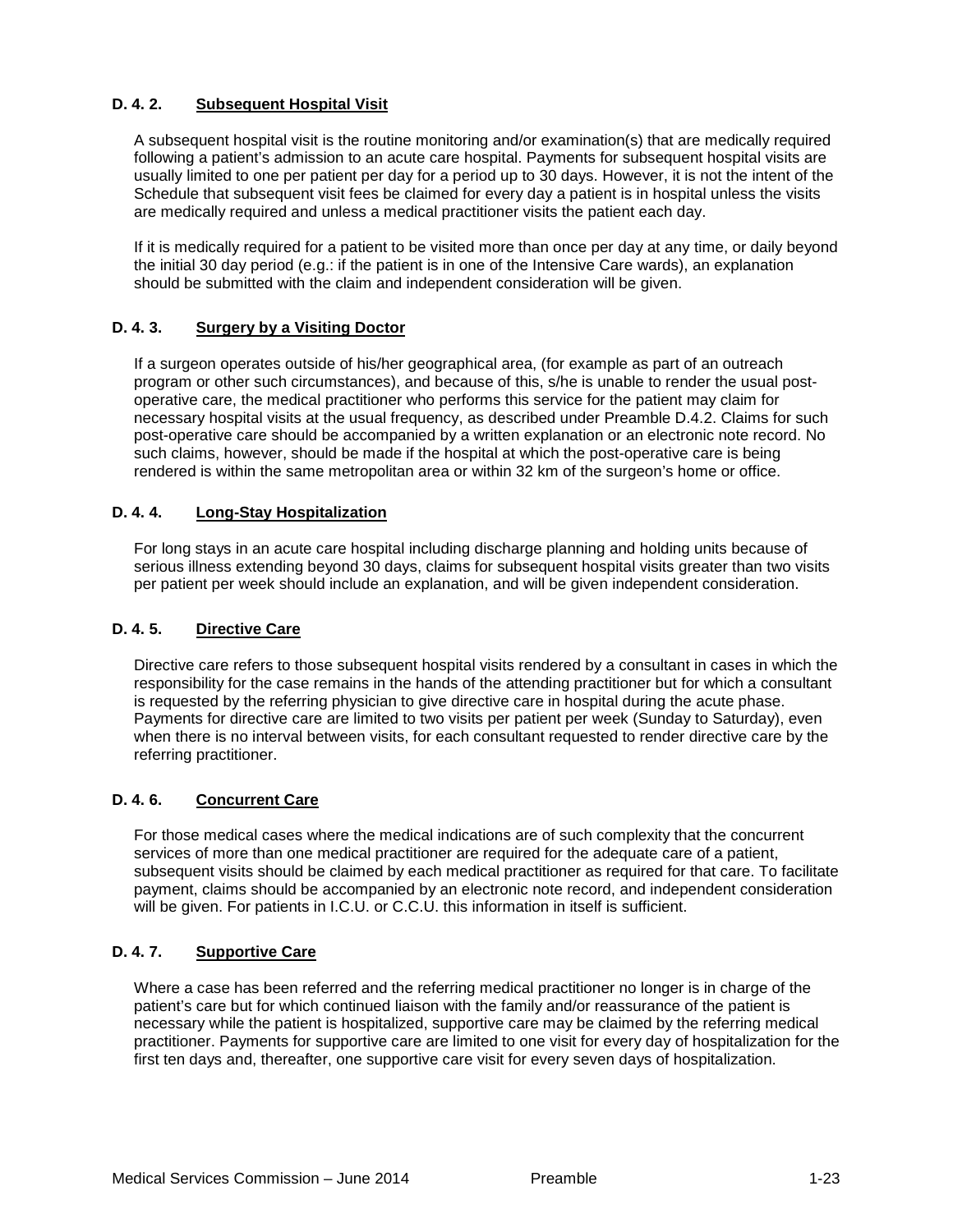## **D. 4. 8. Newborn Care in Hospital**

Newborn care in hospital is the routine care of a well baby up to 10 days of age and includes an initial complete assessment and examination and all subsequent visits as may be appropriate, including instructions to the parent(s) and/or the patient's representative(s) regarding health care. Newborn well baby care in hospital normally is not payable to more than one medical practitioner for the same patient. However, when a well baby is transferred to another hospital (because of the mother's state of health), separate claims for newborn care when rendered by a different medical practitioner at each hospital may be made.

## **D. 4. 9. Long-Term-Care Institution Visits**

When visits are required to patients in long-term-care institutions (such as nursing homes, intermediate care facilities, extended care units, rehabilitation facilities, chronic care facilities, convalescent care facilities and personal care facilities, whether or not any of these facilities are situated on the campus of an acute care facility) claims may be made to a maximum of one visit every two weeks. It is not sufficient, however, for the medical practitioner simply to review the patient's chart. A face-to-face patient/medical practitioner encounter must be made. For acute concurrent illnesses or exacerbation of original illness requiring institutional visits beyond the foregoing limitations, additional institutional visits may be claimed with accompanying written explanation.

#### **D. 4. 10. Palliative Care**

The Palliative Care listings are applicable to the visits for palliative care rendered to terminally ill patients suffering from malignant disease or AIDS, or end-stage respiratory, cardiac, liver and renal disease and end-stage dementia with life expectancy of up to 6 months. These listings only apply where aggressive treatment of the underlying disease process is no longer taking place and care is directed instead to maintaining the comfort of the patient until death occurs.

Claims for these listings should be billed continuously from time of determination of patient's palliative status, for a period not to exceed 180 days prior to death. Under extenuating circumstances palliative listings billed beyond 180 days will be given independent consideration upon receipt of an explanatory note record.

The listings are applicable to patients in acute care hospitals, hospice facilities or other institutions whether or not the patient is in a designated palliative care unit. The palliative care listings do not apply when unexpected death occurs after long hospitalization for a diagnosis unrelated to the cause of death.

#### **D. 4. 11. Sub Acute Care**

Sub acute care is payable twice per week under fee items 00108, 13008. If more services or concurrent care is required an explanatory note record should accompany the claim submission. Independent consideration will be given to these claims.

#### **D. 4. 12. Emergency Department Examinations**

Emergency department examinations are designated by various intensity levels of emergency department care. These fee codes apply only to those circumstances where either specialists in emergency medicine or other medical practitioners are physically and continuously present in the Emergency Department or its environs for an arranged designated period of time. For complete details, please refer to the Emergency Medicine section of the MSC Payment Schedule.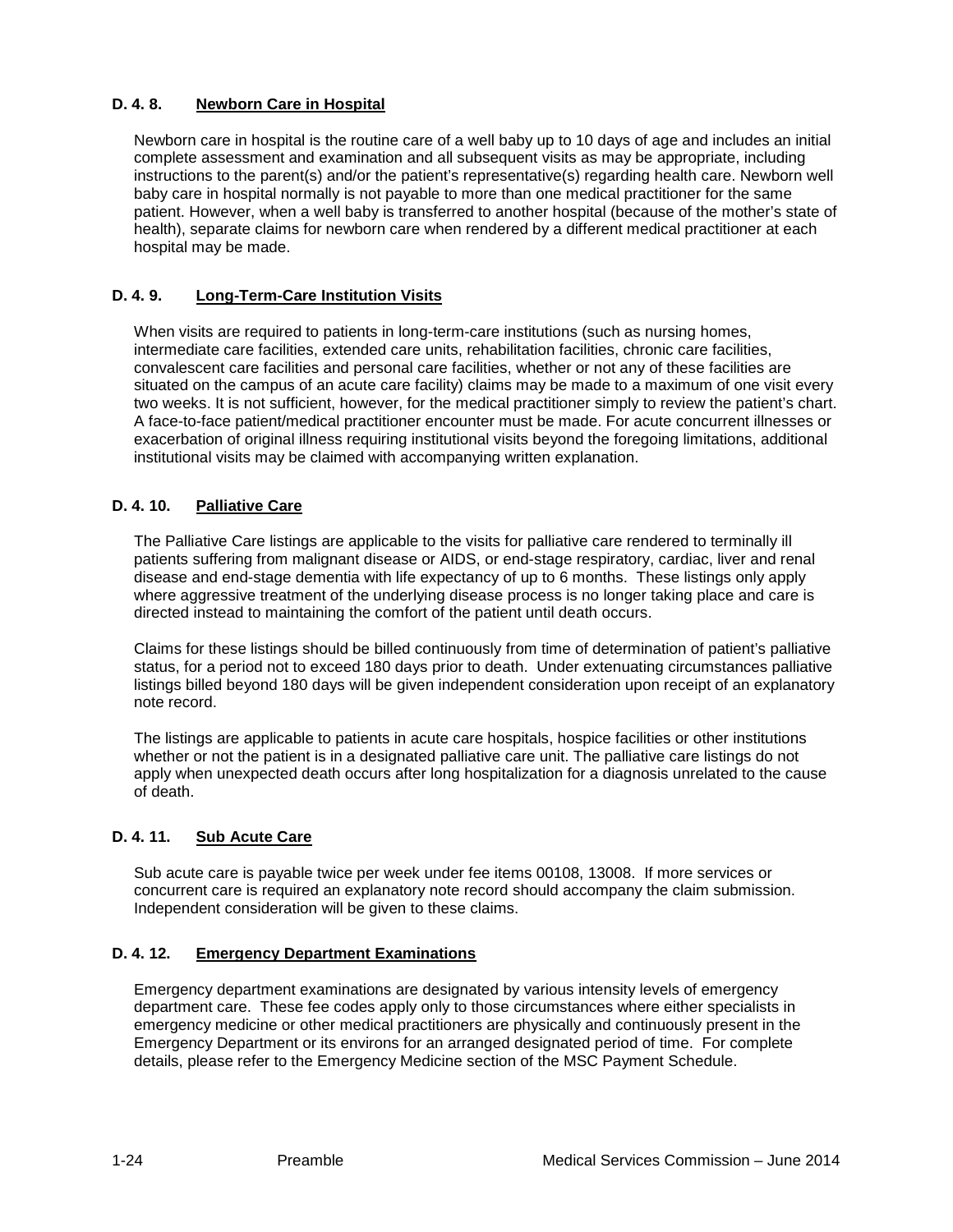#### **D. 4. 13. House Calls**

- i) A house call is considered necessary and may be billed only when the patient cannot practically attend a physician's office due to a significant medical or physical disability or debility and the patient's complaint indicates a serious or potentially serious medical problem that requires a medical practitioner's attendance in order to determine appropriate management;
- ii) A house call may be initiated by the patient, the patient's advocate, or the physician when planned proactive care is determined to be medically necessary to manage the patient's condition;
- iii) If a house call is determined to be necessary and is rendered any day of the week between 0800 and 2300 hours, the house call should be billed as a home visit (use 00103);
- iv) If the house call is initiated and rendered between 2300 and 0800 hours, the visit may be billed as an out-of-office visit with the night call-out charge (01201).
- v) A house call provided for patient convenience should be billed as an out-of-office visit (12200, 13200, 15200, 16200, 17200 or 18200) without a service charge;
- vi) The above also applies to house calls rendered by medical practitioners taking call for other medical practitioners;
- vii) As practicality dictates, the necessity and detail and the time of the call should be documented in the patient's clinical record.

## **D. 5. Surgery**

#### **D. 5. 1. General**

The fees for surgery, unless otherwise specifically indicated, include the surgical procedure itself and in-hospital post-operative follow-up, including removal of sutures and care of the operative wound by the surgeon or associate. Unless otherwise specifically indicated, the normal post-operative period included in the surgical fee is 14 days and the surgery fees include all concomitant services necessary to perform the listed service (including preparation of the operative site, incision, exploration, review of the results of diagnostic services rendered during the surgery, closure, and pre and post-operative discussion with the patient and/or patient's family).

When unusual circumstances require that additional medical services are provided in the in-hospital 14 days following a surgical procedure over and above the concomitant services necessary to perform the operative procedure, the additional services performed are not part of the inclusive fee for the surgical procedure and may be billed separately. A note record is required.

#### **D. 5. 2. Operation Only**

For listings designated "operation only" the in-hospital, 14 day post-operative visits may be claimed in addition to the surgical procedure, with the exception of the visit(s) made on the day of the procedure.

#### **D. 5. 3. Multiple Surgical Procedures**

i) When two or more similar procedures (including bilateral procedures) are performed under the same anesthetic, or when two or more procedures are performed in the same general area, whether through the same incision, an extension of that incision or through separate incisions, the procedure with the greater listed fee may be claimed in full and the fees for the additional procedure are reduced to 50 percent, unless otherwise indicated by the Schedule.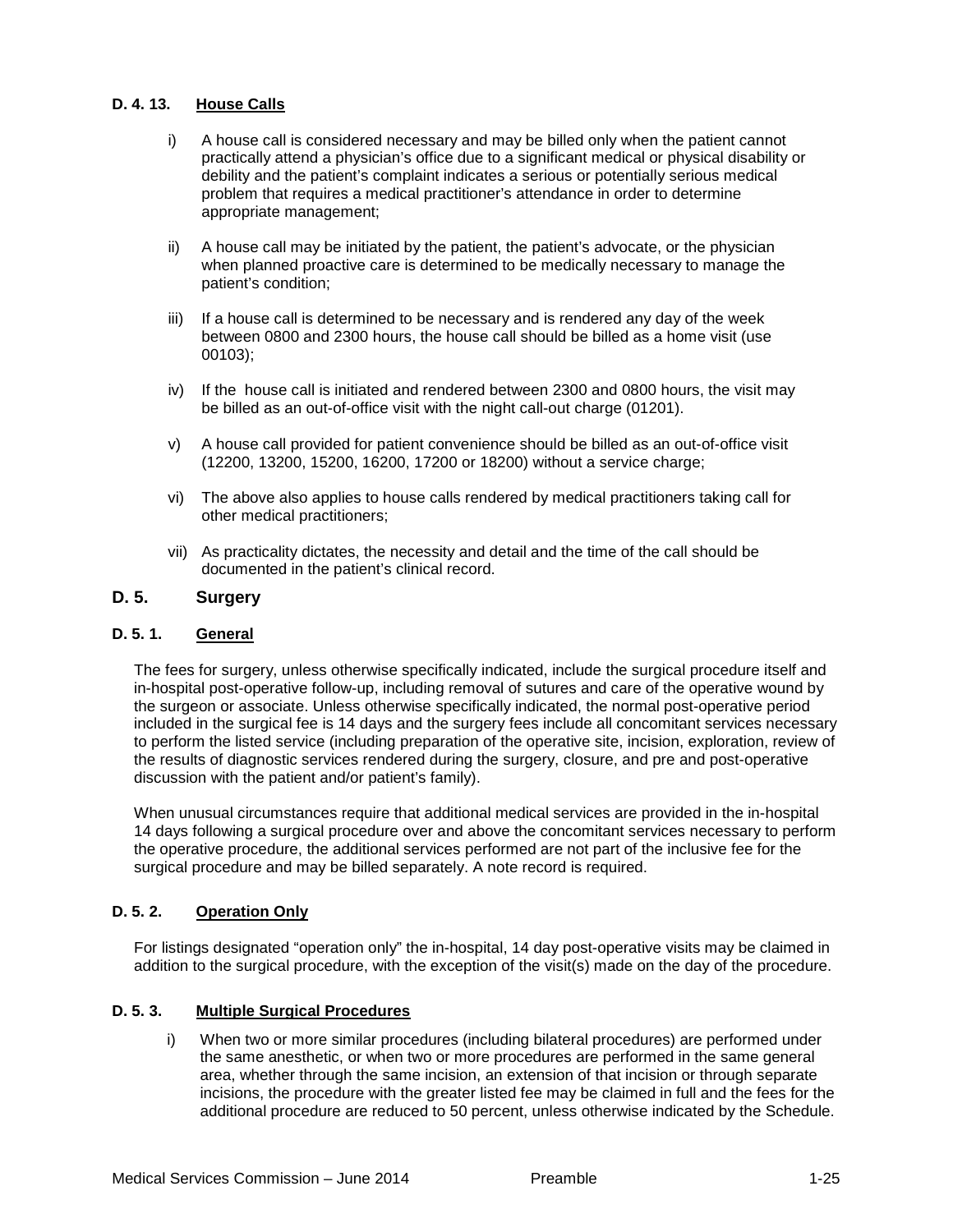However, additional incidental surgery performed en passant (i.e. surgery which would not have been performed in the absence of the primary procedure, such as an appendectomy during abdominal surgery, or incidental cystectomy during gynecological surgery) is considered to be included in the fee for the planned procedure and may not be charged.

- ii) When two or more different procedures are performed through separate incisions under the same anesthetic, and repositioning or redraping of the patient or more than one separately draped surgical operating field is medically/surgically required (because of the nature of the procedure and/or the safety of the patient), the procedure with the greater listed fee may be claimed in full and the fees for the additional such procedures are reduced to 75 percent, unless otherwise indicated by the Payment Schedule.
- iii) Procedures which are listed as "extra" in the Payment Schedule may be claimed at the full listed fee even when performed with other surgical procedures, unless otherwise indicated in the Payment Schedule.
- iv) When two procedures are performed under the same anesthetic by two surgeons and both procedures are or should be within the competence of either one of the operators within the specialty or specialities, the total surgical fee claimed should be no more than that which would be payable if both procedures had been performed by one surgeon, plus one assistant's fee.
- v) Except where team fees are specifically listed in the Payment Schedule or where a team fee reasonably could be expected to apply, when two procedures are performed under the same anesthetic by two surgeons whose different specialty skills are required to perform both procedures, each surgeon may claim his/her specific services as if they were performed in isolation from the other surgeon. These surgeons are not eligible for assistant fees for assisting each other, however, unless each of the surgical procedures takes place consecutively instead of concurrently.
- vi) Where a surgical procedure is performed in stages under separate anesthetics and where there is no specific staged procedure listing in the Payment Schedule, the maximum fee applicable to the complete procedure is 150 percent of the listed fee. However, for emergency surgery followed by a definitive surgical procedure for the same problem (e.g.: cholecystostomy followed by cholecystectomy at a later date) each procedure may be claimed at the full listed fee.
- vii) Surgical procedures which are abandoned before completion will be given independent consideration and paid in accordance with the services performed.
- viii) Additional surgery performed to correct an intra-operative injury(ies) which result from the complicated nature of the disease or significant pathology may be billed at 50%. When submitting a claim for a repair of an intra-operative injury, it must be supported by an explanation in a note record or an operative report. If the repair is performed by another surgeon, it may be billed at 100%.

#### **D. 5. 4. Surgical Assist**

- i) Time, for the purposes of fee codes 00193, 00198, 07920, T70019 and T70020 is calculated at the earliest time of medical practitioner/patient contact in the operating suite.
- ii) Where a medical practitioner renders surgical assistance at two operations under the same anesthetic but for which repositioning or redraping of the patient or more than one separately draped surgical operating field is medically/surgically required, separate assistants' fees may be claimed for each operation, except for bilateral procedures, procedures within the same body cavity, or procedures on the same limb.
- iii) If, in the interest of the patient, the referring medical practitioner is requested by the patient or the surgeon to attend but does not assist at the procedure, attendance at surgery may be claimed as a subsequent hospital visit.
- iv) The specialist's assistant listings apply only to surgical procedures having unusual technical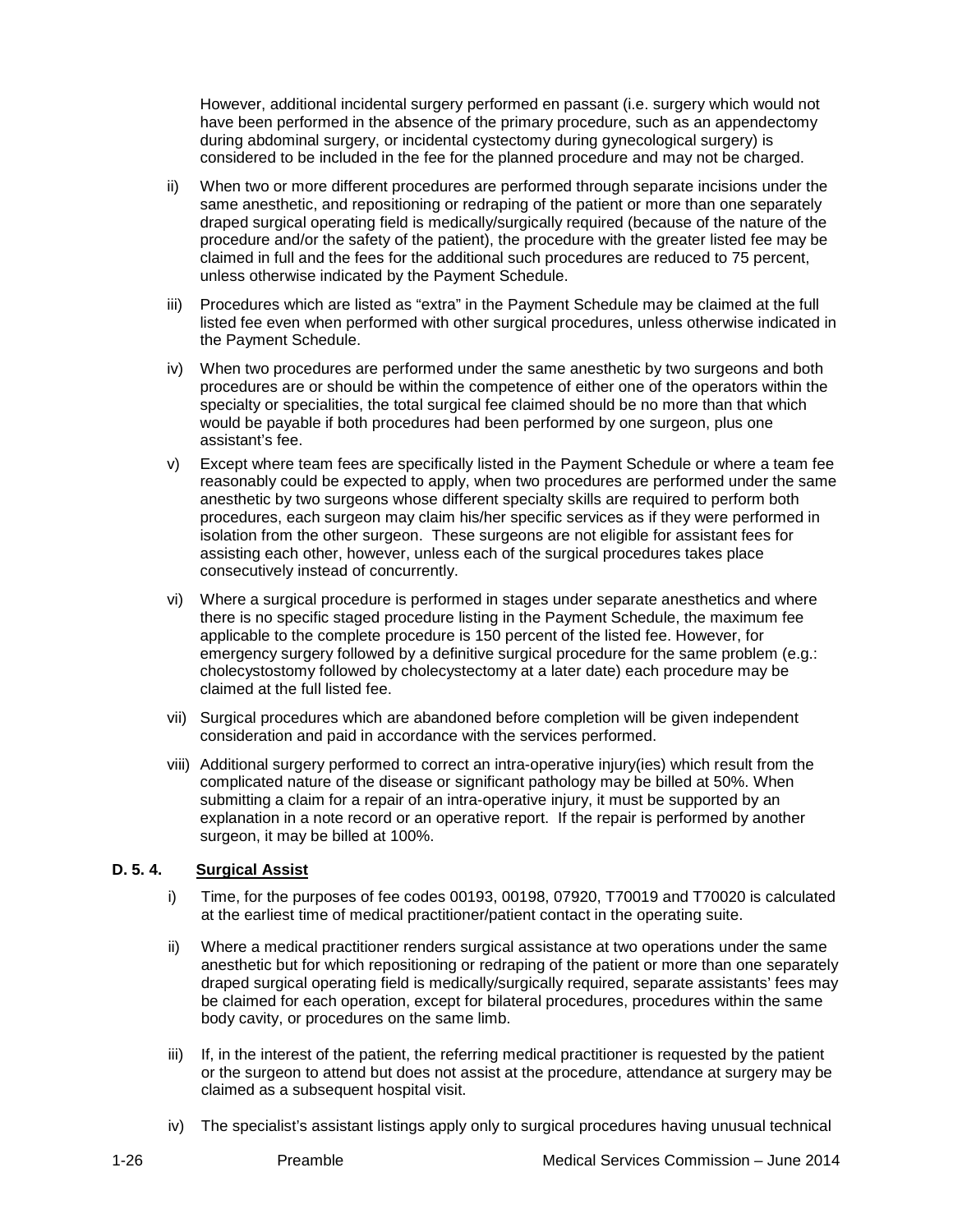difficulties identified and documented by the primary surgeon **in a detailed note record** as necessitating the services of a certified surgical assistant. The general assistant listings are applicable to all other situations where surgical assistance is necessary. (Also see Preamble B. Definitions, Prefixes to Fee Codes).

v) Where surgery is abandoned, independent consideration will be given to the fee applicable to the assistant, to a maximum of 50 percent of the listed assistant fee for the intended procedure.

## **D. 5. 5. Cosmetic Surgery**

The guidelines for MSP coverage of surgery for alteration of appearance are listed under Preamble D. 9. For cosmetic surgery not covered by MSP, the anesthetic and assistants' fees also are not covered. In addition, hospitalization charges are not insured for cosmetic surgical procedures not covered by MSP.

#### **D. 6. Fractures and Other Trauma**

- a. When multiple procedures for multiple fractures and/or soft tissue injuries are done by the same surgeon, through different incisions, the largest fee should be charged at 100% and all subsequent fees at 75%. In cases of dissociated injuries for which the presence of one impedes the progress of another, or in the case of multiple major fractures (e.g.: a fractured femur and tibia in the same limb), a full fee for each (to a maximum of 3) may be charged provided that adequate clinical evidence to support this charge is rendered with the account.
- b. Open (compound) fractures: primary wound management fee(s) may be charged in addition to the fracture fee and will be paid at the same percentage as applies to the fracture fees. These wound management fee items are exempt from the 14 day rule (D.5.1). Secondary wound management fees may also be charged and are exempt from the 14 day rule (D.5.1). These primary and secondary Wound Management fees are only applicable where fee items have been designated in a section's schedule of fees for specific open fractures or specified primary or secondary wound management of fractures.
- c. Open reduction of fracture or dislocation when necessary 50% extra may be charged if a fee for open reduction is not listed.
- d. All casts and plaster-moulded splints may be charged in full in addition to the procedure and visit fees, except that cast or plaster-moulded splint applied at the time of the initial procedure. In cases where a cast or plaster-moulded splint application or alteration is the sole purpose of a visit, a visit fee is not chargeable. Fees for application of casts or plastermoulded splints are payable only when performed by the medical practitioner.
- e. Open reduction of old malunited fracture may be billed at an additional 25% of the listed fee unless a specific fee item exists.
- f. External Skeletal Fixation with closed reduction may be billed at an additional 25% of the listed fee unless a specific fee item exists.

#### **D. 7. Diagnostic and Selected Therapeutic Procedures**

• The listings under the "Diagnostic Procedures and Selected Therapeutic Procedures" section of the MSC Payment Schedule may be claimed in addition to a consultation or other assessment/visit, when performed during that visit.

If, however, the procedure takes place on a subsequent visit arranged to perform the procedure, then that visit may not be claimed in addition to the procedure unless the fee code for the latter is prefixed by the letter "Y".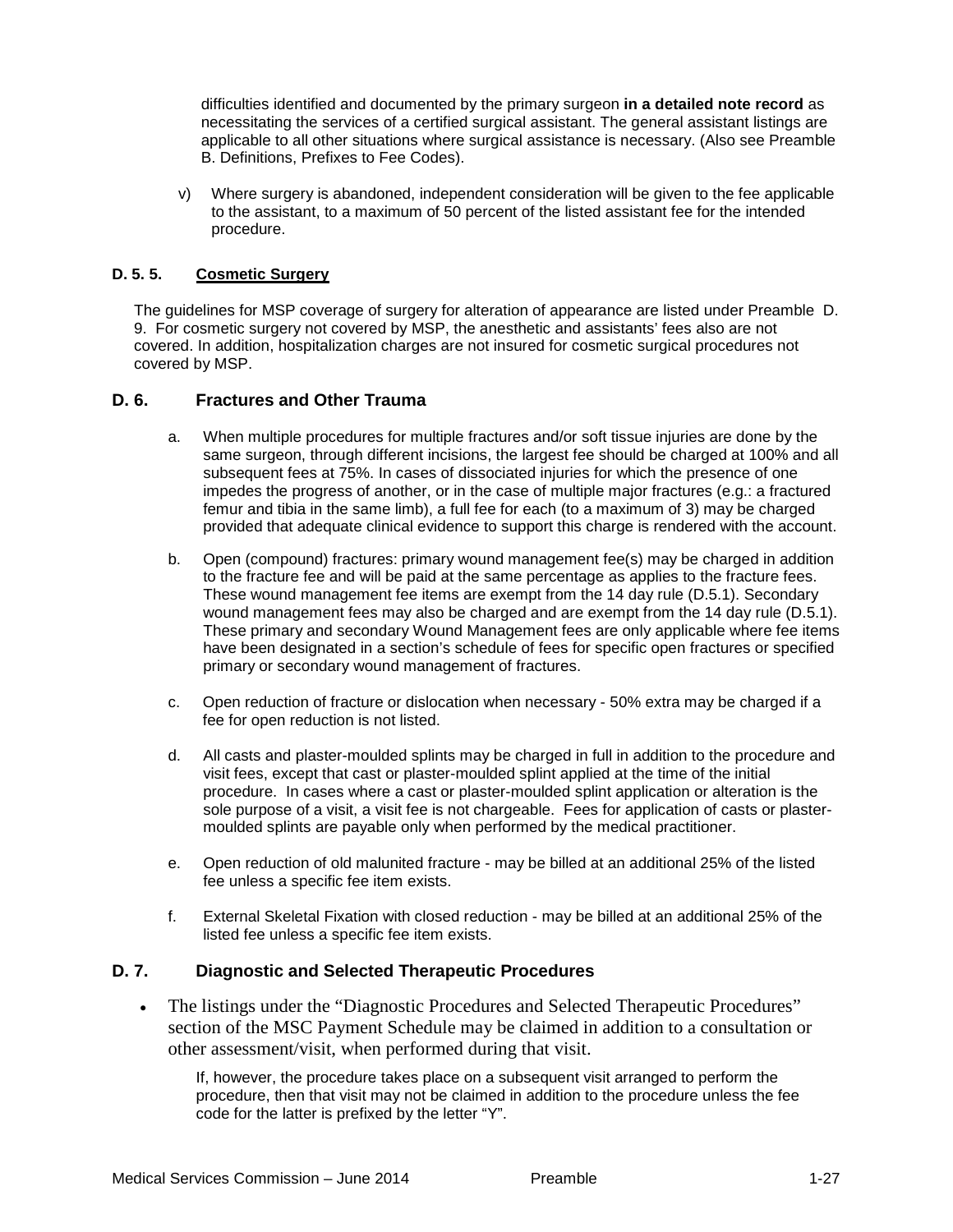A subsequent visit fee will be paid in addition to the procedure if more than thirty (30) days has elapsed between the initial visit or service and the diagnostic procedure.

- b. Diagnostic procedures may be claimed in addition to surgical procedures, when applicable.
- c. For multiple diagnostic procedures performed at the same sitting, the procedure having the largest fee may be claimed in full and the remaining procedure(s) at 50 percent of the listed fee(s), unless otherwise specifically indicated in the Payment Schedule.
- d. When two diagnostic/therapeutic procedures are performed by separate medical practitioners at the same sitting and both procedures are or should be within the competence of either medical practitioner, the total fee claimed should be no greater than that which would be payable if both procedures had been performed by one medical practitioner, plus one assistant's fee (if applicable).
- e. When a medical practitioner performs a diagnostic procedure, s/he must be allowed to appropriately perform a full or limited consultation for which s/he charges and is paid, regardless of what consultations and procedures have been performed by other specialists or sub-specialists. The consultation would require a written report in addition to the report of the diagnostic procedure.

If the diagnostic procedure is done on an initial visit, and the initial visit is for the specific purpose of performing the diagnostic procedure, and this visit occurs on an out-patient basis in a procedure facility (including endoscopy suites and cardiac catheterization suites), then a limited consultation would normally be billed rather than a full consultation.

f. Procedures designated as "extra" will be paid at 100 percent for the first "extra" and 50 percent for any additional procedures designated as "extra". Should all procedures be designated as "extra" then the first procedure will be deemed a regular procedure and payment for the first subsequent "extra" will be at 100 percent and all others at 50 percent.

#### **D. 8. Minor Diagnostic and Therapeutic Procedures**

a. Minor Diagnostic and Therapeutic Procedures are defined as procedures which have a fee value that is less than that of the office visit. .

Note: To determine the service with the greatest value when a tray fee is applicable, the amount of the tray fee will be added to the value of the procedure fee in the calculation process.

- b. When minor diagnostic or therapeutic procedures are performed in conjunction with an assessment/visit (not a consultation) either the visit or the procedure may be claimed, but not both. Includes fee items identified as "isolated procedures".
- c. When the performance of a minor diagnostic or therapeutic procedure is the primary purpose of the visit (excluding home visits), the fee listed for the procedure includes the associated assessment.
- d. If in the course of a visit for a specific complaint, one or more procedures are performed which are unrelated to the purpose of the visit (e.g.: URI and laceration repair), the service having the largest fee may be claimed in full and the remaining service(s) at 50 percent of the listed fee(s), unless otherwise specifically indicated in the MSC Payment Schedule.
- e. For two or more minor diagnostic or therapeutic procedures listed in the "General Services" section of the Payment Schedule and performed together at the same sitting, each applicable fee may be claimed in full.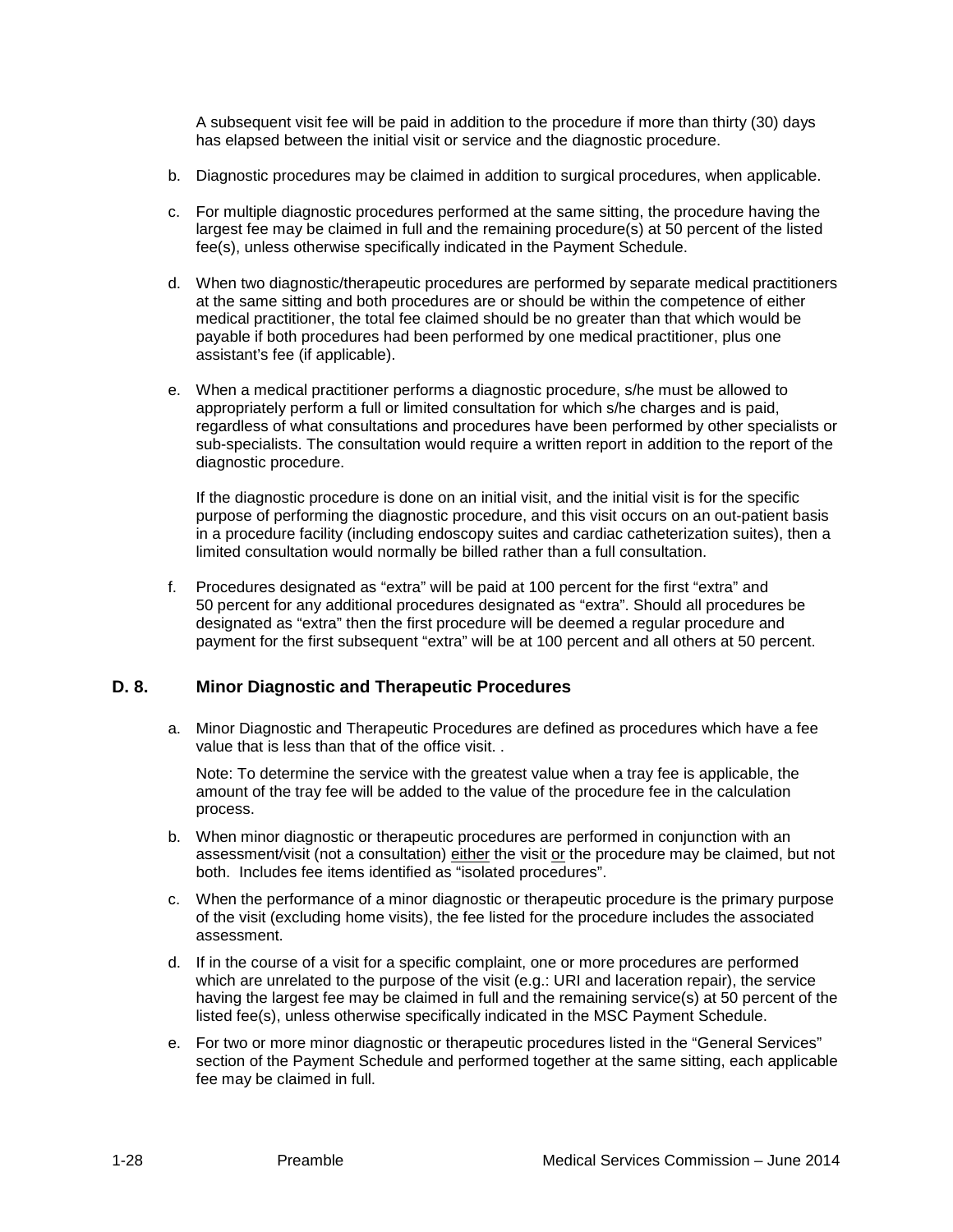# **D. 9. Surgery for Alteration of Appearance**

#### **D. 9. 1. General**

- a. Surgery to alleviate significant physical symptoms or to restore or improve function to any area altered by disease, trauma or congenital deformity normally is a benefit under MSP. Surgery solely to alter or restore appearance is not a benefit of MSP except under the circumstances listed in the following policy.
- b. In establishing this policy, it has been recognized that:
	- peer acceptance in our society often is influenced disproportionately by the face,
	- children are especially susceptible to emotional trauma caused by physical appearances,
	- some procedures traditionally have been accepted as benefits of Health Insurance Plans in spite of the obvious cosmetic nature of these procedures.
- c. Emotional, psychological or psychiatric grounds are not considered sufficient reason for MSP coverage of surgery for alteration of appearance except in children and under exceptional circumstances in adults.

On request of the attending medical practitioner, exceptions may be made on an independent consideration basis if the proposed surgery is to alter a significant defect in appearance caused by disease, trauma or congenital deformity, and if the surgery is essential to obtain employment as documented by the attending physician and by an employer with regard to a specific job.

- d. Surgery to revise or remove features of physical appearance which are familial in nature is not a benefit of MSP.
- e. Within the context of this policy, the word "disease" does not include the normal sequelae of aging. Surgery to alter changes in appearance caused by aging is not a benefit of MSP.
- f. Within the context of this policy, the word "trauma" includes trauma due to treatment such as surgery, radiation, etc.
- g. As the phrase "reasonable period of convalescence" is imprecise, independent consideration will be given to more complex cases or extenuating circumstances.
- h. Authorization from MSP is not required for all surgery to alter appearance. It is required only for those categories of procedures for which some cases may not be a benefit under MSP policy.
- i. Authorization required and obtained remains valid for a period of up to two years, after which a new authorization will be required.

Where authorization has been denied or has not been obtained when required for a surgical procedure, the associated consultations, anesthesiology and surgical assistance also are not covered by MSP. Hospitalization costs also will remain the patient's responsibility.

#### **D. 9. 2. Surface Pathology**

## **D. 9. 2. 1. Trauma Scars**

#### a. **Neck or Face**

- Includes non-hair bearing areas of the scalp.
- Repair of all significant and unsightly such scars, including acne scars, is a benefit of MSP.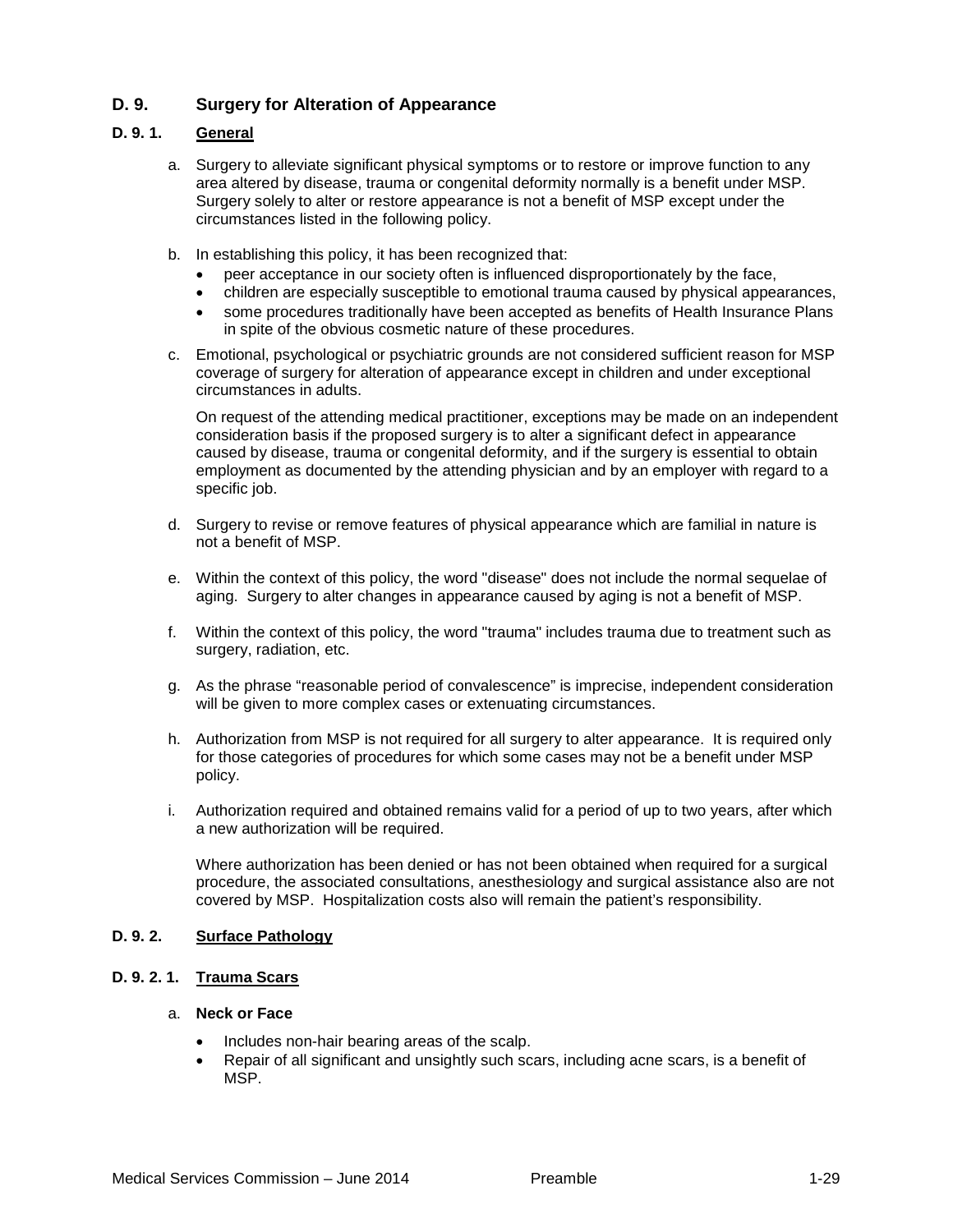- Repair procedures will depend upon the lesion but may include excision, revision, dermabrasion, etc. Rhytidectomy procedures to remove scar prominence, however, are not a benefit of MSP.
- Implantation of collagen, etc. to restore contour, or chemical abrasion to reduce hyperpigmentation are not benefits of MSP except in those rare cases where the pitting or the pigmentation is so severe that a generally acceptable result would not be possible without these procedures.
- MSP authorization for repair of such scars is required.

## b. **Scars in other Anatomical Areas**

- Repair of scars which interfere with function or which are significantly symptomatic (pain, local irritation, etc.) is a benefit of MSP.
- Scars with no significant symptoms or functional interference:
	- (i) Repair is a benefit if such repair is carried out within a reasonable period of convalescence, or is part of a pre-planned post-traumatic (including post surgical) staged process. MSP notification must be included as part of the planning process in the latter case.
	- (ii) Other post-traumatic scar revision is not a benefit of MSP.
	- (iii) Revision of acne scars other than on the face or neck is not a benefit of MSP.
- MSP authorization is required for all scar repair procedures.

## **D. 9. 2. 2. Keloids and Hypertrophic Scars**

#### a. **Head or Neck**

- The repair of all significant and unsightly scars, such as keloids, is a benefit of MSP.
- Repair procedures may include excision and/or injection.

#### b. **Excision of keloids in other areas**

• Not a benefit of MSP unless significantly symptomatic or there is functional impairment.

# **D. 9. 2. 3. Tattoos**

#### a. **Face and Neck**

- Excision or destruction of all significant and unsightly tattoos is a benefit of MSP
- Authorization is not required, but adjudication of repair procedures will be identical to that for scars in these areas.

#### b. **Other Anatomical Areas**

• Normally not a benefit of MSP

#### **D. 9. 2. 4. Benign Skin Lesions**

Surgical, physical or chemical removal of benign lesions of the skin, including that done by dermabrasion or chemical peel, unless the diagnosis is specifically defined as an approved indication, in article D. 9. 2. 4. a. is not a benefit of MSP.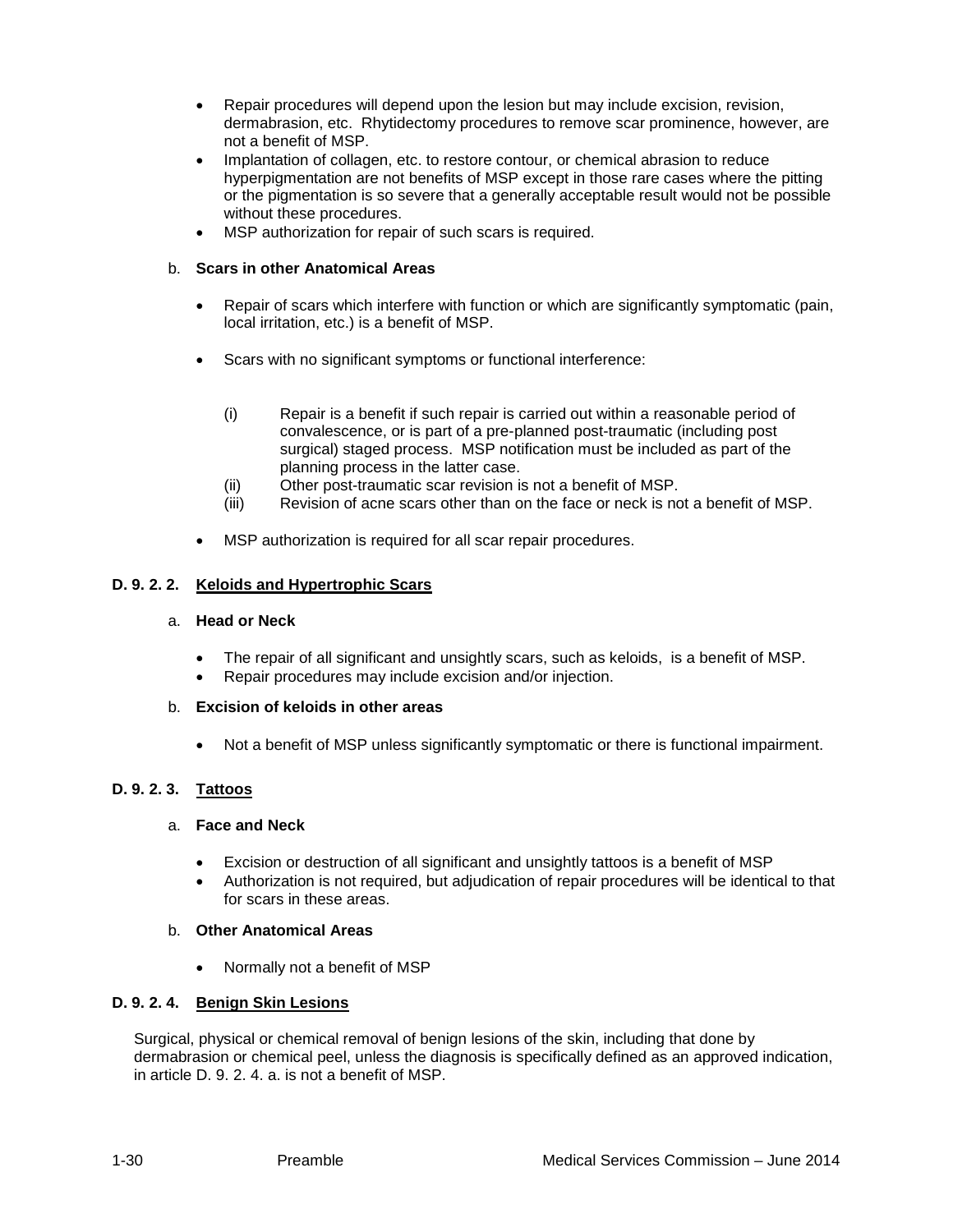Examples of benign lesions that are not insured include but are not limited to the following: benign naevi, seborrhoeic keratosis, common warts (verrucae), lipomata, uncomplicated benign dermal and/or epidermal cysts, telangiectasias and angiomata of the skin, skin tags, acrochordons, fibroepithelial polyps, papillomata, neurofibromata, dermatofibromata.

#### a. **Exceptions**

Destructive therapies of benign skin lesions are insured services when the treatment is medically necessary. Examples of medical necessity include but are not limited to the following indications:

- genital warts (condylomata acuminate)
- plantar warts
- viral induced cutaneous tumours in the immune compromised patient
- inflamed dermal and epidermal cyst
- dysplastic naevi
- lentigo maligna
- congenital naevi
- actinic (solar) keratosis
- atypical pigmented naevi
- lesions which cause significant pathophysiologic dysfunction
- b. When a patient presents with a surface pathology, the initial visit and or consultation and/or pathologic examination of a tissue specimen, when one is submitted, is regarded as medically necessary to establish the diagnosis, and therefore, is an insured service.

#### **D. 9. 2. 5. Hair Loss**

#### a. **Scalp or Neck**

- (i) Post-traumatic:
- Repair to the area of traumatic hair loss is a benefit of MSP only if carried out within a reasonable period of convalescence.
- MSP authorization is required.
	- (ii) Other Etiology:
- Not a benefit of MSP
	- (iii) Usual repair procedures may include skin shifts or flaps, skin grafts, or hair plugs.

#### b. **Other Anatomical Areas**

• Not a benefit of MSP

#### **D. 9. 2. 6. Epilation of Hair**

- a. **Face**
	- This procedure, when done for alteration of appearance, is a benefit of MSP when rendered by medical practitioners and only for those patients with documented endocrine abnormality, drug-induced hirsutism or from hair-bearing facial graft.
	- MSP authorization is required.

#### b. **Other Anatomical Areas**

• Not a benefit of MSP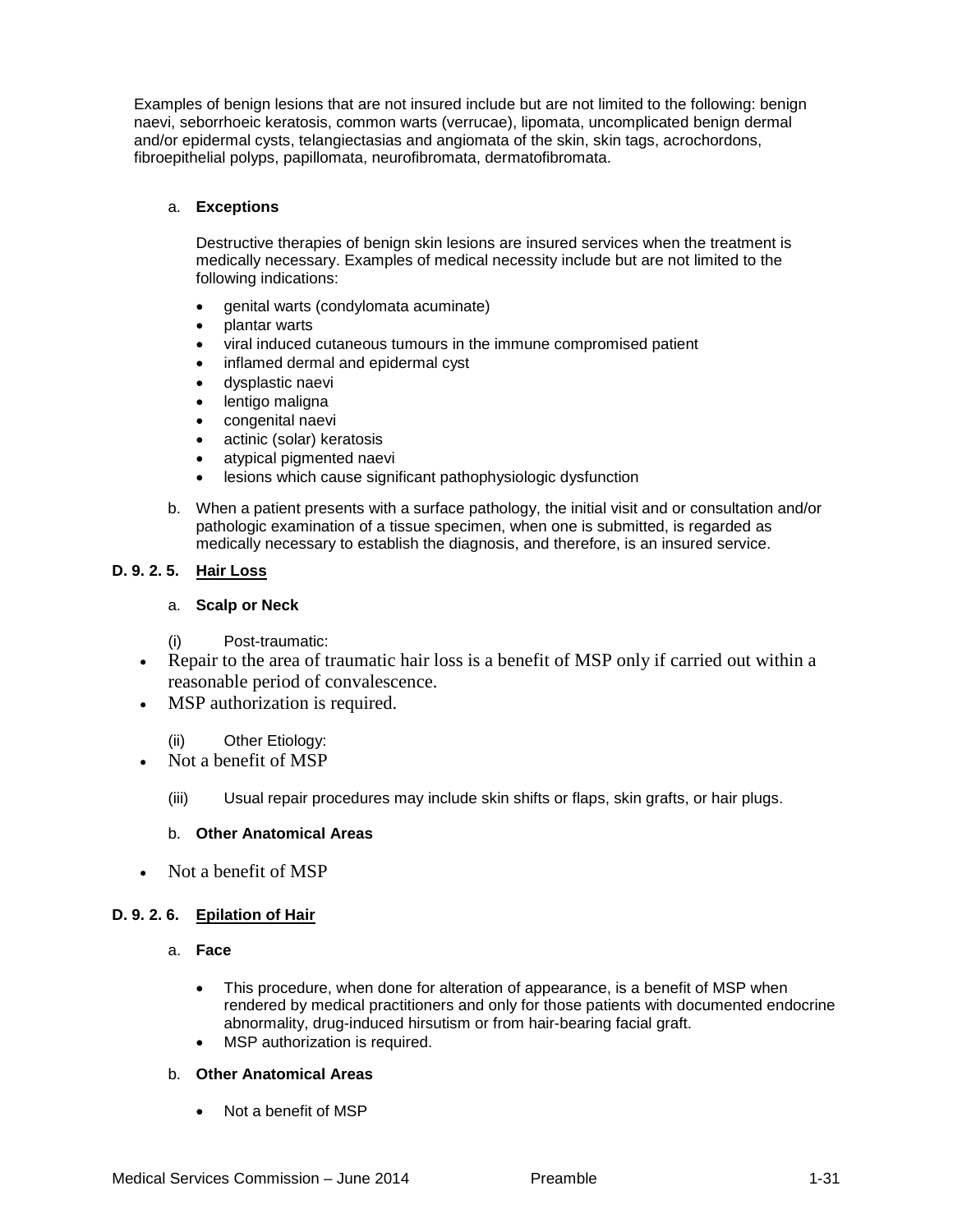## **D. 9. 2. 7. Redundant Skin**

- a. Excision of redundant skin for elimination of wrinkles, etc. is not a benefit of MSP.
- b. Blepharoplasty is not a benefit of MSP unless there is documented evidence of medical necessity such as a visual field defect caused by the redundant eyelid skin and which meets the BCMA/MSC guidelines for significant defect.
- c. MSP authorization is required.

#### **D. 9. 3. Sub-Surface Pathology**

#### **D. 9. 3. 1. Congenital deformities**

#### a. **Face or neck**

Repair is a benefit of MSP except for:

- surgery to revise or remove features which are familial in nature;
- surgery to correct ear abnormalities in patients who are sixteen years of age or over.
- MSP authorization is required, other than recognized craniofacial disorders and cleft lip.

#### b. **Other Anatomical Areas**

• Normally not a benefit of MSP if surgery is for alteration of appearance only.

#### **D. 9. 3. 2 Post-Traumatic Deformities**

- Reconstructive procedures are a benefit at the acute stage; within a reasonable period of convalescence; or if part of a pre-planned staged process of repair.
- Repair procedures may include bone revision, tissue shifts and grafts, prosthesis implantation, etc.
- MSP authorization is required for repairs beyond the acute stage.
- **D. 9. 3. 3. Deformities resulting from local disease** (such as loss or distortion of bone, muscle, connective tissue, adipose tissue, etc.).

#### a. **Head or Neck**

- Reconstructive procedures for significant abnormalities are a benefit at the acute stage; during a chronic disease process; within a reasonable period of convalescence, or if part of a planned staged process of repair initiated during one of these periods.
- Repair procedures normally could include tissue grafts, flaps, shifts or cell-assisted lipotransfer, bone revision, prosthesis insertion, etc.
- Face lifts, modified face lifts, brow lifts, etc. are not a benefit of MSP if skin, only, is involved in the procedure. However, a repair such as ptosis repair or face lift with underlying slings is a benefit of MSP if the procedure is to correct significant deformity following stroke, cancer, VIIth nerve palsy, etc.
- MSP authorization is required for repair of deformities resulting from local disease.

#### b. **Other Anatomical Areas**

• Not a benefit of MSP if the correction is for appearance, only.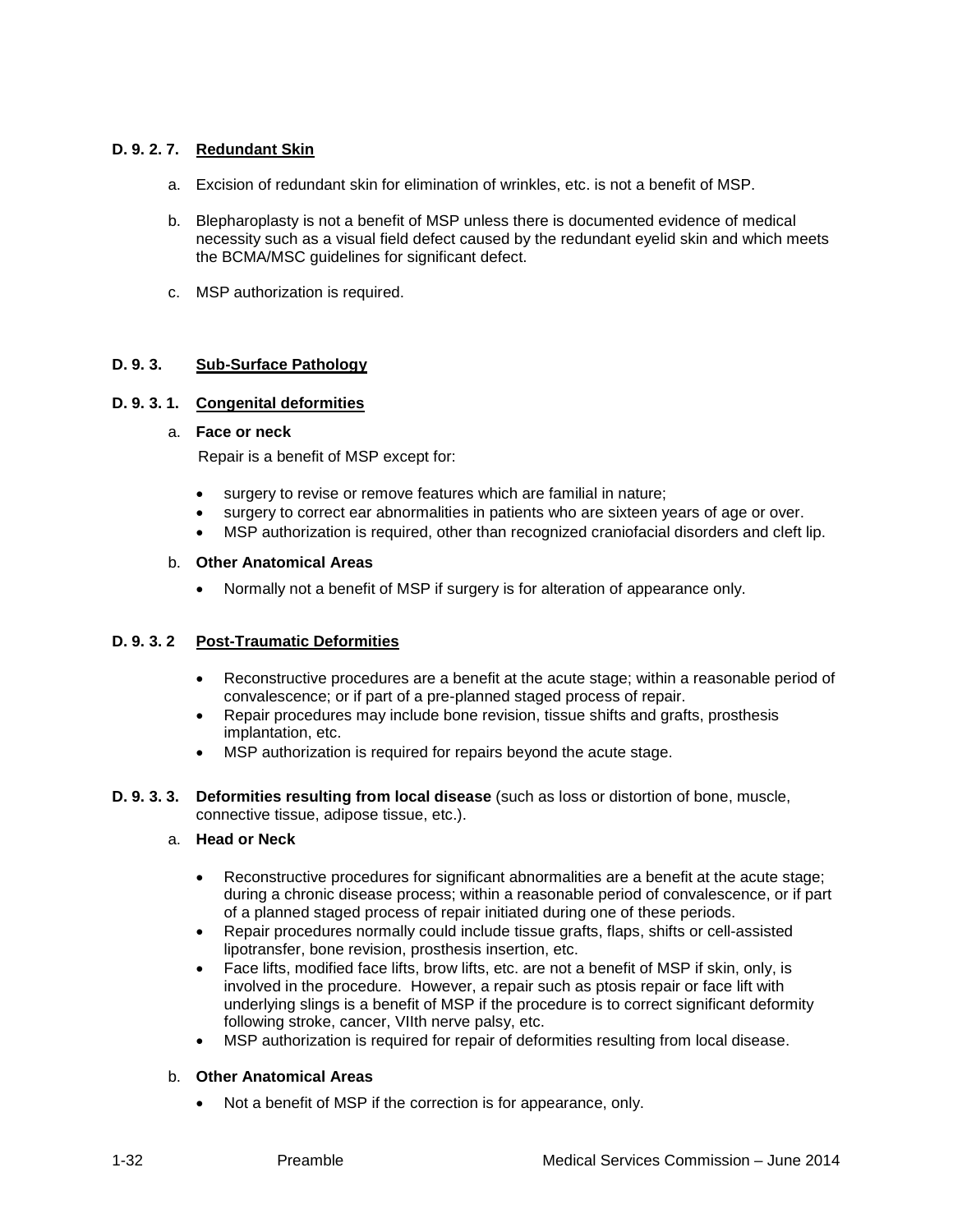## **D. 9. 3. 4. Breast Surgery**

#### a. **Augmentation Mammoplasty**

- This procedure is a benefit of MSP unilaterally or bilaterally for a female patient with breast aplasia.
- It is a MSP benefit unilaterally for a female patient with a severely hypoplastic breast when the other breast is not also hypoplastic.
- A "balancing" augmentation mammoplasty may be allowed on an independent consideration basis for correction of unilateral hypoplasia when performed in association with approved contralateral reduction mammoplasty.
- MSP authorization is required.

## b. **Post-Mastectomy Reconstruction**

- Unilateral or bilateral breast reconstruction, including cell-assisted Lipotransfer, is a benefit of MSP when the procedure is subsequent to total or partial mastectomy or prophylactic mastectomy.
- Authorization is not required but the reason for the reconstruction must accompany the claim.

## c. **Reduction Mammoplasty**

- Reduction Mammoplasty is a benefit for female patients only, where there is significant associated symptomatology such as intertrigo, neck or back pain or shoulder grooving. Ptosis and/or size are not sufficient grounds for MSP coverage of reduction mammoplasty. Mastopexy is not normally covered by MSP.
- Unilateral reduction mammoplasty may be a benefit of MSP if there is gross disproportion present, or in association with approved unilateral augmentation mammoplasty or post mastectomy reconstruction of the contralateral breast.
- MSP authorization is required.

#### d. **Male Mastectomy**

- This procedure is a benefit of MSP for gynecomastia.
- MSP authorization is not required.

#### e. **Accessory breasts or accessory nipples**

- Excision of such accessory tissue is a benefit of MSP.
- The appropriate fee item normally would be from the skin tumour excision listings.
- Authorization is not required.

# **D. 9. 3. 5. Excision of excess fatty tissue**

- This is a benefit of MSP only if there is significant associated symptomatology such as intertrigo, pain or excoriations.
- When performed for alteration of appearance, the removal of redundant skin and fat from the abdomen, extremities, etc. is not a benefit of MSP.
- There must be clinical evidence of substantial hyperplasia of adenomatous breast tissue.
- MSP authorization is required.

#### **D. 9. 4. Gender Reassignment Surgery**

Prior approval is required for gender reassignment surgery before the surgery is considered to be a MSP benefit. Approval for surgery requires a medical assessment by qualified medical assessors who have recognized and demonstrable expertise in the treatment of gender dysphoria.